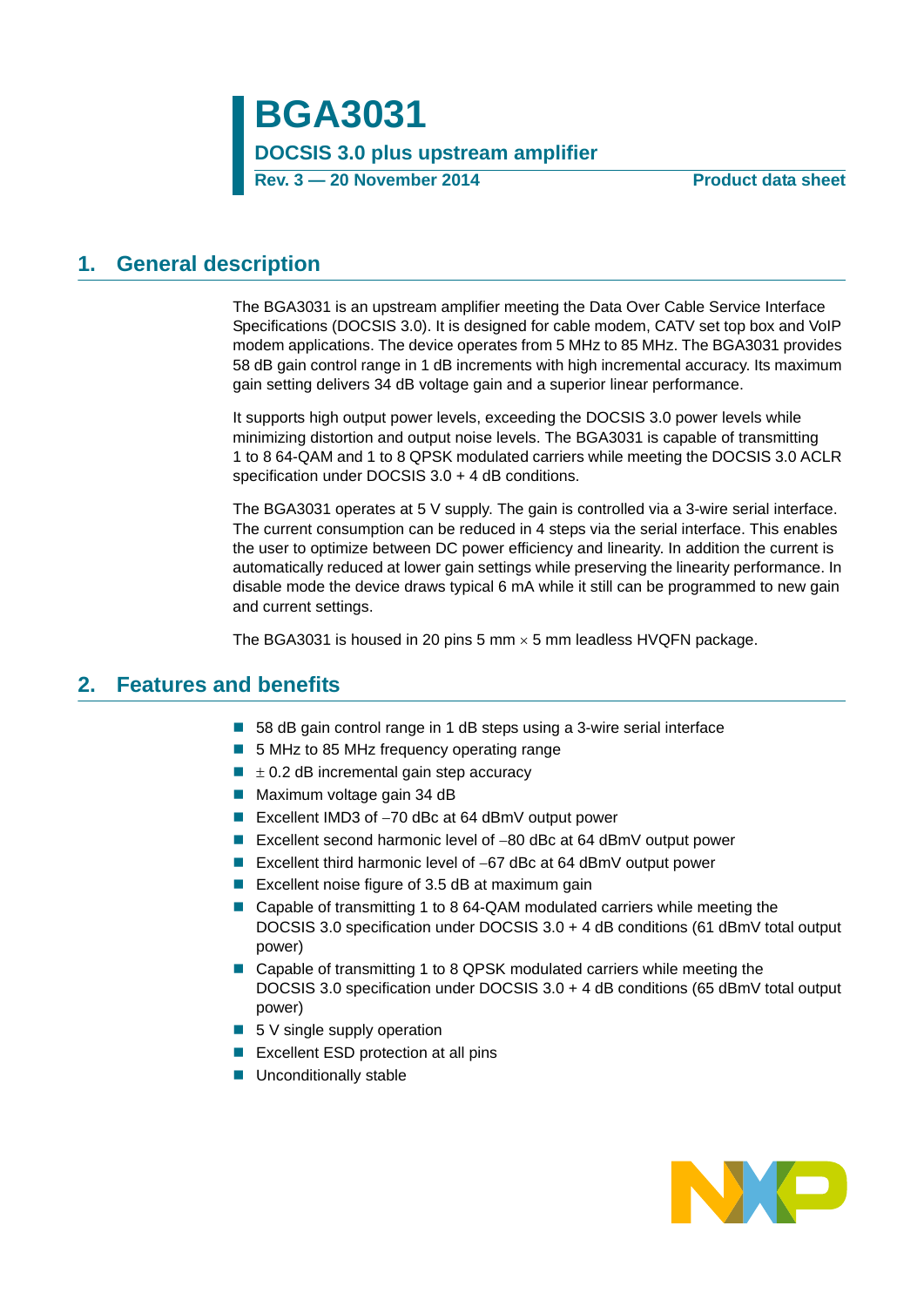■ Compliant to Directive 2002/95/EC, regarding Restriction of Hazardous Substances (RoHS)

# <span id="page-1-2"></span>**3. Applications**

- DOCSIS 3.0 and DOCSIS 3.0 + 4 dB cable modems
- VoIP modems
- Set-top boxes

## <span id="page-1-3"></span>**4. Quick reference data**

### **Table 1. Quick reference data**

*Typical values at*  $V_{CC}$  *= 5 V; current setting = 3;*  $T_{amb}$  *= 25 °C; Z<sub>i</sub> = 200*  $\Omega$ *: Z<sub>o</sub> = 75*  $\Omega$ *, unless otherwise specified.* 

|                  | Symbol Parameter                       | <b>Conditions</b>                                                                             | <b>Min</b> | <b>Typ</b> | Max | Unit |
|------------------|----------------------------------------|-----------------------------------------------------------------------------------------------|------------|------------|-----|------|
| $I_{\rm CC}$     | supply current                         | transmit-enable mode; $TX EN = HIGH$                                                          |            | 325        |     | mA   |
|                  |                                        | transmit-disable mode; TX_EN = LOW                                                            |            | 6.0        |     | mA   |
| $G_v$            | voltage gain                           | $[1][2]$<br>gain $code = 111111$                                                              |            | 34         |     | dB   |
| <b>NF</b>        | noise figure                           | transmit-enable mode; gain $code = 111111$                                                    |            | 3.5        |     | dB   |
| $\alpha_{2H}$    | second harmonic level                  | $P_i = 30$ dBmV; $P_L = 64$ dBmV into<br>75 $\Omega$ differential impedance                   |            | $-80$      |     | dBc  |
| $\alpha_{3H}$    | third harmonic level                   | $P_i = 30$ dBmV; $P_L = 64$ dBmV into<br>75 $\Omega$ differential impedance                   |            | $-67$      |     | dBc  |
| IMD <sub>3</sub> | third-order intermodulation distortion | $P_i = 27$ dBmV per tone; $P_i = 61$ dBmV per<br>tone into 75 $\Omega$ differential impedance |            | $-70$      |     | dBc  |
| $P_{L(1dB)}$     | output power at 1 dB gain compression  | signal                                                                                        |            | 74         |     | dBmV |

<span id="page-1-0"></span>[1] Voltage gain does not include loss due to input and output transformers.

<span id="page-1-1"></span>[2]  $P_i = 30$  dBmV.

### **Table 2. ACLR quick reference data**

*Typical values at V<sub>CC</sub> = 5 V; current setting = 3; T<sub>amb</sub> = 25 °C; Z<sub>i</sub> = 200*  $\Omega$ *: Z<sub>o</sub> = 75*  $\Omega$ *; channel bandwidth = 1280 kHz; integration bandwidth = 1280 kHz; f = 5 MHz to 85 MHz, unless otherwise specified.*

| <b>Symbol</b> | <b>Parameter</b>                 | <b>Conditions</b>                | DOCSIS 3.0 spec. | Min | <b>Typ</b> | Max | <b>Unit</b> |
|---------------|----------------------------------|----------------------------------|------------------|-----|------------|-----|-------------|
|               | <b>DOCSIS 3.0 + 4 dB; 64-QAM</b> |                                  |                  |     |            |     |             |
| <b>ACLR</b>   | adjacent channel leakage ratio   | $P_i = 29$ dBmV; $P_i = 61$ dBmV |                  |     |            |     |             |
|               |                                  | 1 input channel                  | -50              |     | -68        |     | dBc         |
|               |                                  | 2 input channels                 | -47              |     | -62        |     | dBc         |
|               |                                  | 4 input channels                 | $-44$            |     | $-58$      |     | dBc         |
|               |                                  | 8 input channels                 |                  |     | $-56$      |     | dBc         |
|               | <b>DOCSIS 3.0 + 4 dB; QPSK</b>   |                                  |                  |     |            |     |             |
| <b>ACLR</b>   | adjacent channel leakage ratio   | $P_i$ = 33 dBmV; $P_L$ = 65 dBmV |                  |     |            |     |             |
|               |                                  | 1 input channel                  | -50              |     | -66        |     | dBc         |
|               |                                  | 2 input channels                 | $-47$            |     | -58        |     | dBc         |
|               |                                  | 4 input channels                 | -44              |     | $-50$      |     | dBc         |
|               |                                  | 8 input channels                 |                  |     | $-42$      |     | dBc         |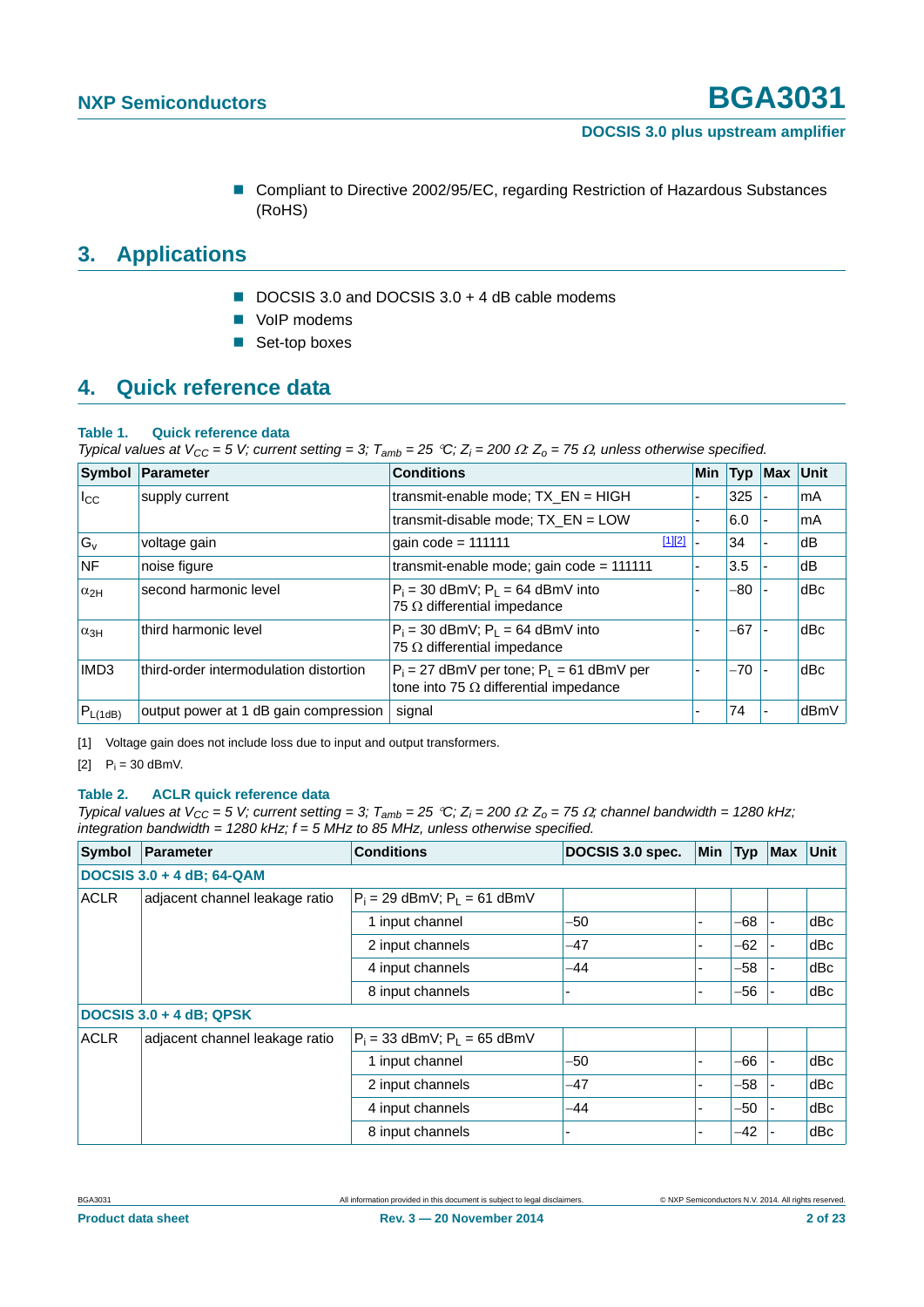# <span id="page-2-0"></span>**5. Ordering information**

| Table 3.<br><b>Ordering information</b> |             |                                                                                                                   |                |  |  |  |  |
|-----------------------------------------|-------------|-------------------------------------------------------------------------------------------------------------------|----------------|--|--|--|--|
| Type number<br>Package                  |             |                                                                                                                   |                |  |  |  |  |
|                                         | <b>Name</b> | <b>Description</b>                                                                                                | <b>Version</b> |  |  |  |  |
| <b>BGA3031</b>                          | HVQFN20     | plastic thermal enhanced very thin quad flat package;<br>no leads; 20 terminals; body $5 \times 5 \times 0.85$ mm | SOT662-1       |  |  |  |  |

# <span id="page-2-1"></span>**6. Functional diagram**

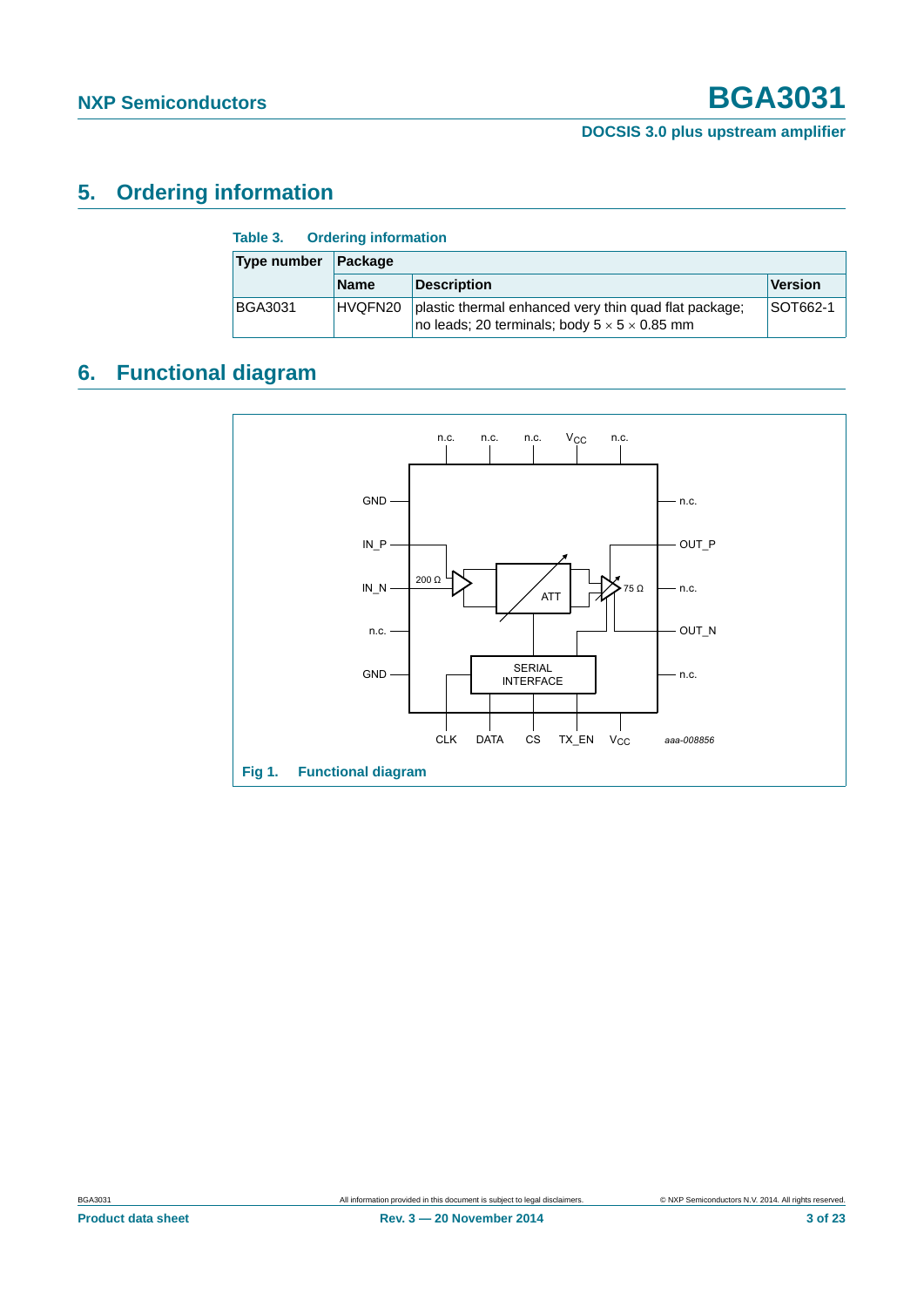# <span id="page-3-1"></span><span id="page-3-0"></span>**7. Pinning information**

# **7.1 Pinning**



### <span id="page-3-2"></span>**7.2 Pin description**

| <b>Pin description</b><br>Table 4. |                |                                                  |  |  |  |  |
|------------------------------------|----------------|--------------------------------------------------|--|--|--|--|
| <b>Symbol</b>                      | Pin            | <b>Description</b>                               |  |  |  |  |
| <b>GND</b>                         | 1              | ground                                           |  |  |  |  |
| $IN_P$                             | $\overline{2}$ | amplifier input +                                |  |  |  |  |
| $IN_N$                             | 3              | amplifier input -                                |  |  |  |  |
| n.c.                               | 4              | not connected                                    |  |  |  |  |
| GND                                | 5              | ground                                           |  |  |  |  |
| CLK                                | 6              | clock                                            |  |  |  |  |
| <b>DATA</b>                        | 7              | data                                             |  |  |  |  |
| CS                                 | 8              | chip select                                      |  |  |  |  |
| TX_EN                              | 9              | transmit enable                                  |  |  |  |  |
| $V_{\rm CC}$                       | 10             | supply voltage for serial interface              |  |  |  |  |
| n.c.                               | 11             | not connected                                    |  |  |  |  |
| OUT_N                              | 12             | amplifier output -                               |  |  |  |  |
| n.c.                               | 13             | not connected                                    |  |  |  |  |
| OUT_P                              | 14             | amplifier output +                               |  |  |  |  |
| n.c.                               | 15             | not connected                                    |  |  |  |  |
| n.c.                               | 16             | not connected                                    |  |  |  |  |
| $V_{\rm CC}$                       | 17             | supply voltage for Variable Gain Amplifier (VGA) |  |  |  |  |
| n.c.                               | 18             | not connected                                    |  |  |  |  |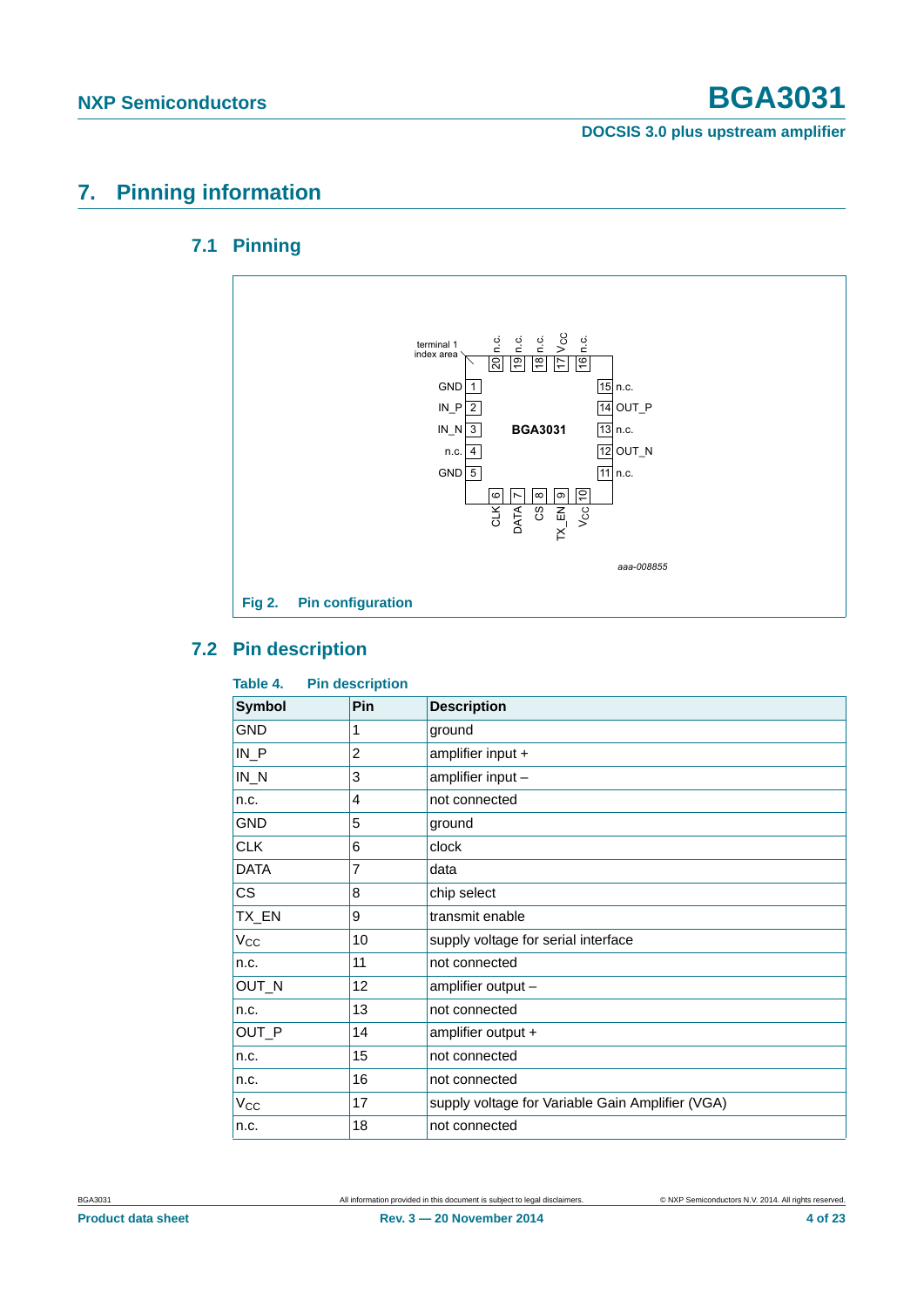| <b>Pin description</b> continued<br>Table 4. |     |                    |  |  |  |
|----------------------------------------------|-----|--------------------|--|--|--|
| Symbol                                       | Pin | <b>Description</b> |  |  |  |
| n.c.                                         | 19  | not connected      |  |  |  |
| n.c.                                         | 20  | not connected      |  |  |  |
| Paddle                                       |     | ground             |  |  |  |

# <span id="page-4-3"></span><span id="page-4-2"></span>**8. Functional description**

### **8.1 Logic programming**

The programming word is set through a shift register via the data, clock and chip select lines. The data is entered in order with the Most Significant Bit (MSB) first and the Least Significant Bit (LSB) last. The chip select line must be LOW for the duration of the data entry, then set HIGH to latch the shift register. The rising edge of the clock pulse shifts each data value into the register.

### **Table 5. Programming register**

| Data bit   | 11                      | 10 | 9                      | 8 |                                |      | 5    | 4    | 3    |      |       | 0    |
|------------|-------------------------|----|------------------------|---|--------------------------------|------|------|------|------|------|-------|------|
| Function   | <b>Register address</b> |    | Current<br>setting [1] |   | attenuation (gain) setting [2] |      |      |      |      |      |       |      |
| Initialize | 0                       | 0  | 0                      |   | 0                              | 0    | 0    | 0    | 0    | O    | 0     | 0    |
| Set gain   | 0                       | υ  | 0                      | 0 | CI1                            | C[0] | G[5] | G[4] | G[3] | G[2] | ,G[11 | G[0] |

<span id="page-4-0"></span>[1] For current bit settings see [Table 7.](#page-5-0)

<span id="page-4-1"></span>[2] For gain bit settings see [Table 6.](#page-5-1)

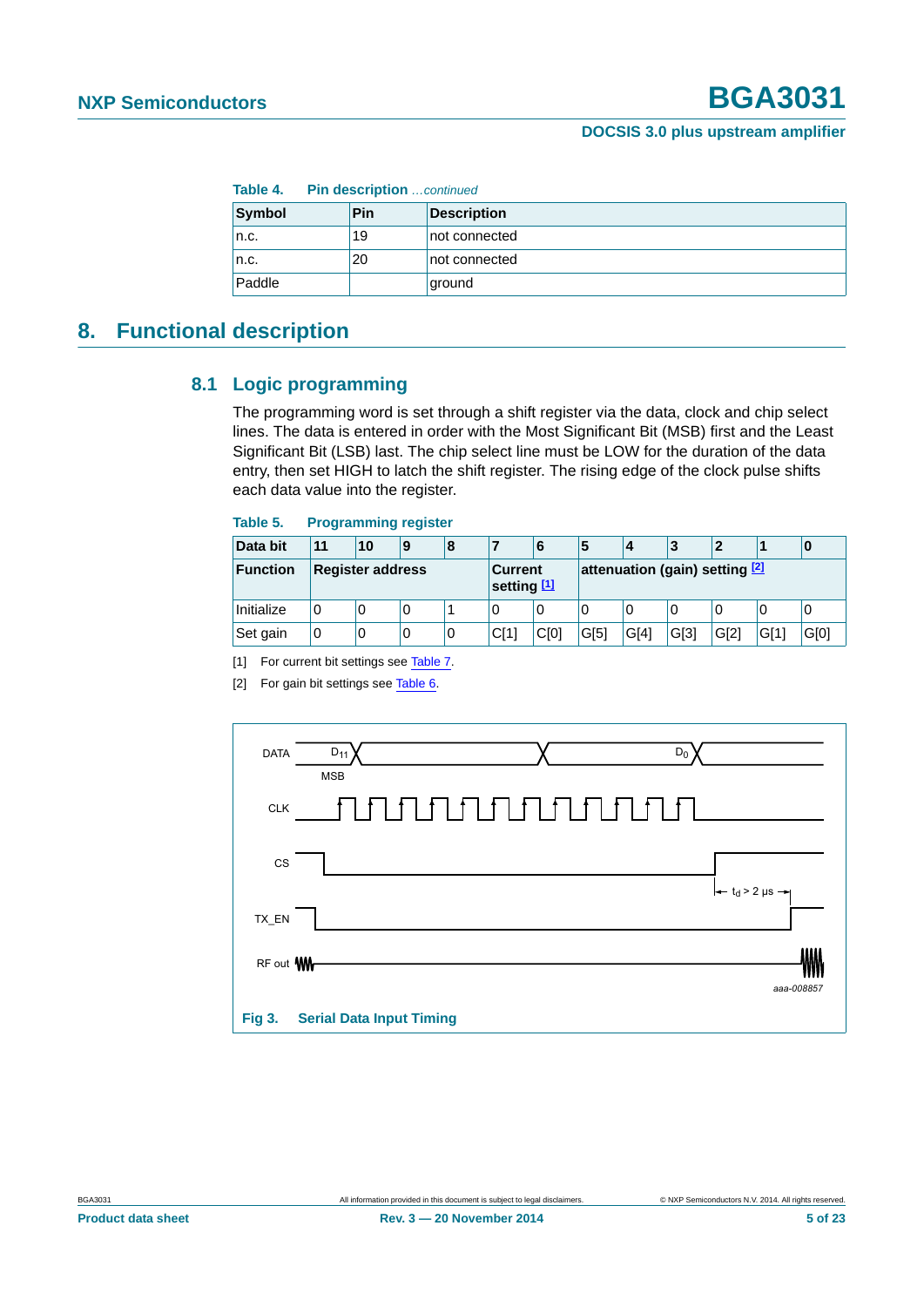### **8.2 Register settings**

### <span id="page-5-4"></span><span id="page-5-3"></span>**8.2.1 Register address**

Only addresses 0000 and 0001 are used. Using any other addresses will not affect the VGA.

### <span id="page-5-5"></span>**8.2.2 Gain/attenuator setting**

The gain shall be controlled via the 3-wire bus. Data bits D0 through D5 set the gain/attenuator level, with 111111 being the min attenuation setting, and 000101 being the max attenuation setting. A new gain/attenuator setting can be loaded while the VGA is on (transmit-enable), but shall not take effect until transmit-enable transitions from LOW to HIGH.

| <b>Gain setting G[5:0]</b> | <b>Typical gain</b> |       |  |
|----------------------------|---------------------|-------|--|
| binary notation            | decimal notation    | (dB)  |  |
| 000000 to 000101           | $0$ to 5            | $-24$ |  |
| 000110 <sup>[1]</sup>      | 6[1]                | $-23$ |  |
| 111110 <u>[1</u> ]         | $62$ [1]            | 33    |  |
| 111111 [ <u>1]</u>         | $63$ [1]            | 34    |  |

### <span id="page-5-1"></span>**Table 6. Gain settings**

<span id="page-5-2"></span>[1] With every increment of the gain setting between 000110 (6) and 111111 (63) the typical gain will increase accordingly.

### <span id="page-5-6"></span>**8.2.3 Output stage current setting**

The current (of the output stage) shall be controlled via the 3-wire bus. Data bits D6 and D7 set the current. Setting 11 will set the maximum current for maximum linearity. The current can be lowered for improved efficiency at lower output power levels, or lower linearity requirements. Setting 00 will set the minimum current. A new current setting can be loaded while the VGA is on (transmit-enable), but shall not take effect until transmit-enable transitions from LOW to HIGH.

### <span id="page-5-0"></span>**Table 7. Supply current settings** *At gain setting 63.*

| $, u, g$ am oo $, m, g, o, o$ |                               |  |  |  |  |  |
|-------------------------------|-------------------------------|--|--|--|--|--|
|                               | <b>Typical supply current</b> |  |  |  |  |  |
| decimal notation              | (mA)                          |  |  |  |  |  |
|                               | 215                           |  |  |  |  |  |
|                               | 260                           |  |  |  |  |  |
|                               | 290                           |  |  |  |  |  |
| 3                             | 325                           |  |  |  |  |  |
|                               |                               |  |  |  |  |  |

The current is automatically reduced at lower gain settings while preserving the linearity performance.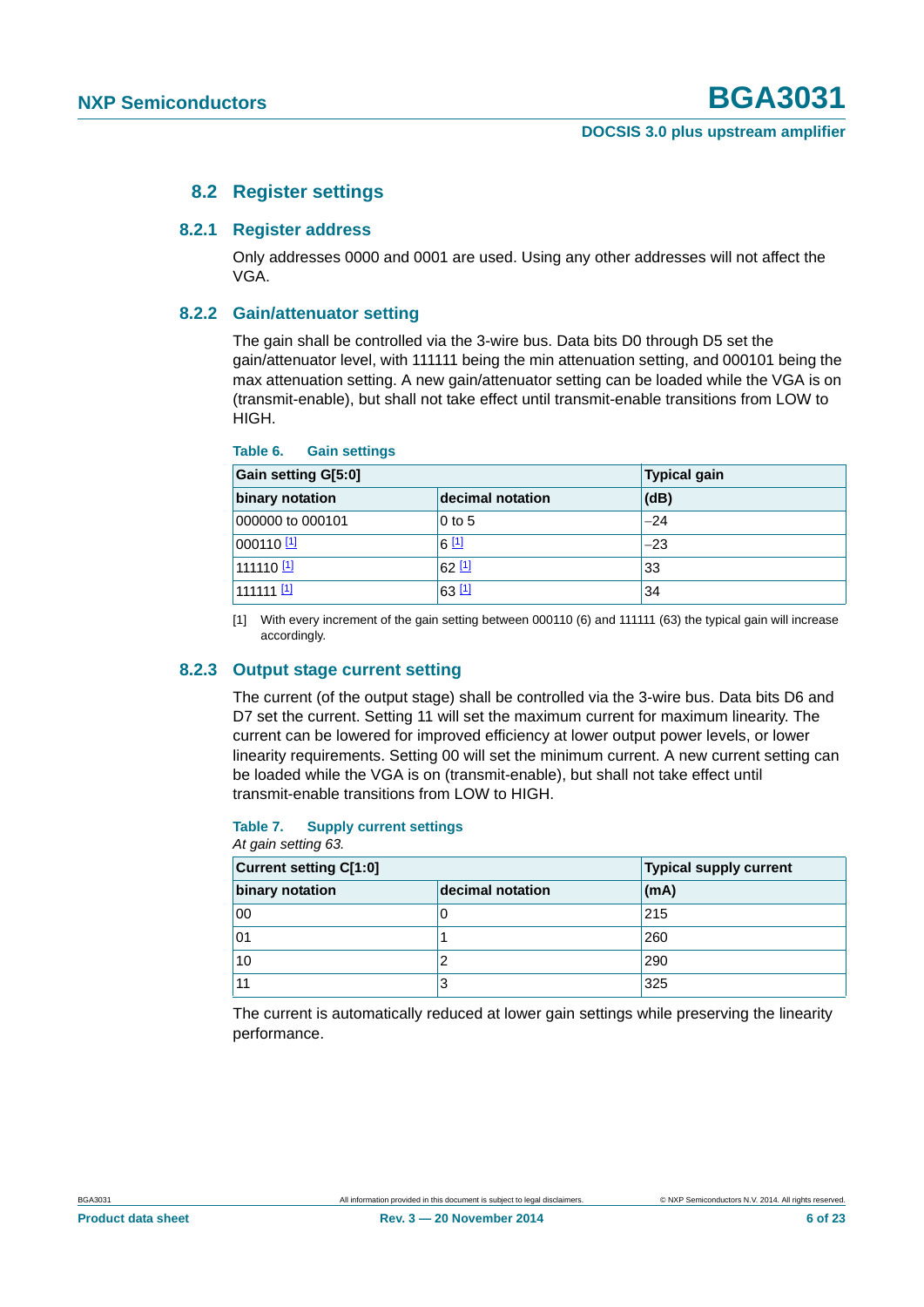| Gain setting G[5:0] |          | <b>Typical current (mA)</b>   |                               |                        |                               |  |  |  |
|---------------------|----------|-------------------------------|-------------------------------|------------------------|-------------------------------|--|--|--|
| binary<br>decimal   |          | <b>Current setting C[1:0]</b> | <b>Current setting C[1:0]</b> | Current setting C[1:0] | <b>Current setting C[1:0]</b> |  |  |  |
| notation            | notation | $00$ (decimal = 0)            | 01 (decimal = 1)              | 10 (decimal $= 2$ )    | 11 (decimal $=3$ )            |  |  |  |
| 111111              | 63       | 215                           | 260                           | 290                    | 325                           |  |  |  |
| 110111              | 55       | 215                           | 260                           | 290                    | 325                           |  |  |  |
| 110110              | 54       | 165                           | 190                           | 200                    | 215                           |  |  |  |
| 110001              | 49       | 165                           | 190                           | 200                    | 215                           |  |  |  |
| 110000              | 48       | 135                           | 150                           | 160                    | 160                           |  |  |  |
| 101000              | 40       | 135                           | 150                           | 160                    | 160                           |  |  |  |
| 100111              | 39       | 120                           | 125                           | 125                    | 125                           |  |  |  |
| 000101              | 5        | 120                           | 125                           | 125                    | 125                           |  |  |  |

### **Table 8. Supply current versus gain setting**

### <span id="page-6-2"></span>**8.3 Tx enable / Tx disable**

The amplifier can be disabled or enabled by making TX\_EN (pin 9) LOW or HIGH. A LOW to HIGH Tx enable transition will activate new programed settings. If no new settings are programmed the last programmed setting will be re-activated.

## <span id="page-6-3"></span>**9. Limiting values**

### <span id="page-6-1"></span>**Table 9. Limiting values**

*In accordance with the Absolute Maximum Rating System (IEC 60134).*

*Absolute Maximum Ratings are given as Limiting Values of stress conditions during operation, that must not be exceeded under the worst probable conditions.*

| <b>Symbol</b>               | Parameter                       | <b>Conditions</b>                                                |             | <b>Min</b> | <b>Max</b> | <b>Unit</b>     |
|-----------------------------|---------------------------------|------------------------------------------------------------------|-------------|------------|------------|-----------------|
| $V_{\rm CC}$                | supply voltage                  |                                                                  |             |            | 6.0        | ٧               |
| V <sub>1</sub>              | input voltage                   | on pin IN_P                                                      |             | $-0.5$     | $+6.0$     | V               |
|                             |                                 | on pin IN_N                                                      |             | $-0.5$     | $+6.0$     | $\vee$          |
|                             |                                 | on pin CLK                                                       | $\boxed{1}$ | $-0.5$     | $+6.0$     | V               |
|                             |                                 | on pin DATA                                                      | $\boxed{1}$ | $-0.5$     | $+6.0$     | V               |
|                             |                                 | on pin CS                                                        | $\boxed{1}$ | $-0.5$     | $+6.0$     | $\vee$          |
|                             |                                 | on pin TX_EN                                                     | $\boxed{1}$ | $-0.5$     | $+6.0$     | V               |
|                             |                                 | on pin OUT_N                                                     |             | $-0.5$     | $+6.0$     | V               |
|                             |                                 | on pin OUT_P                                                     |             | $-0.5$     | $+6.0$     | V               |
| $P_{i(max)}$                | maximum input power             |                                                                  |             |            | 40         | dBmV            |
| $\mathsf{T}_{\mathsf{amb}}$ | ambient temperature             |                                                                  |             | -40        | $+85$      | $\rm ^{\circ}C$ |
| $\mathsf{T}_{\text{stg}}$   | storage temperature             |                                                                  |             | -65        | $+150$     | $\rm ^{\circ}C$ |
| $T_j$                       | junction temperature            |                                                                  |             |            | 150        | $^{\circ}C$     |
| V <sub>ESD</sub>            | electrostatic discharge voltage | Human Body Model (HBM);<br>According JEDEC standard 22-A114E     |             |            | 4000       | V               |
|                             |                                 | Charged Device Model (CDM);<br>According JEDEC standard 22-C101B |             |            | 2000       | V               |

<span id="page-6-0"></span>[1] All digital pins may not exceed  $V_{CC}$  as the internal ESD circuit can be damaged. To prevent this it is recommended that control pins are limited to a maximum of 5 mA.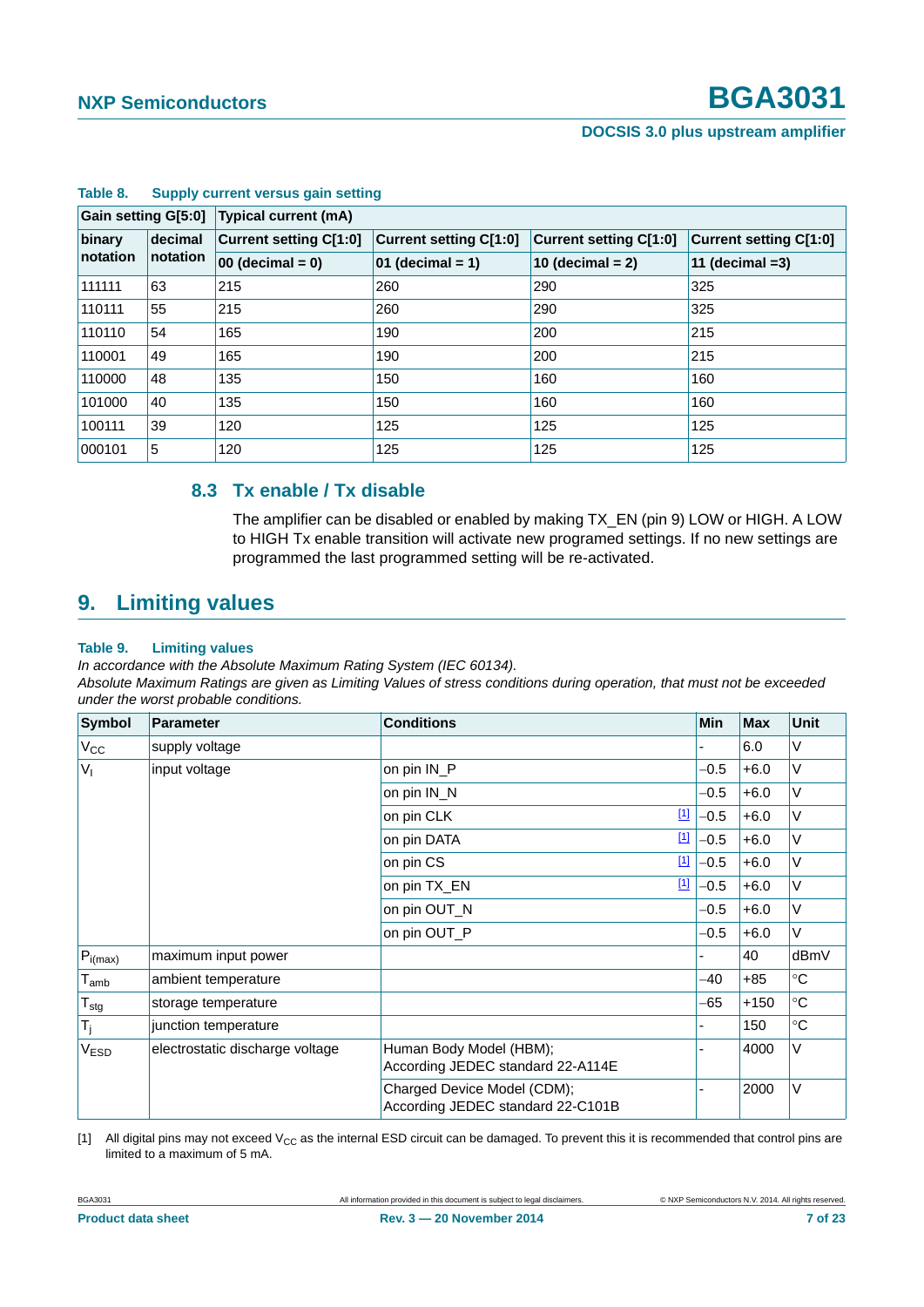# <span id="page-7-3"></span>**10. Thermal characteristics**

| Table 10. | <b>Thermal characteristics</b> |
|-----------|--------------------------------|
|           |                                |

| Symbol          | <b>Parameter</b>                                      | <b>Conditions</b> | <b>Tvp</b> | Unit       |
|-----------------|-------------------------------------------------------|-------------------|------------|------------|
| $R_{th(i-bop)}$ | thermal resistance from junction to bottom of package | lin free air      | 14         | K/W        |
| $R_{th(j-a)}$   | thermal resistance from junction to ambient           | lin free air      | 35         | <b>K/W</b> |

<span id="page-7-0"></span>[1] Simulated using final element method model resembling the device mounted on the application board. See [Section 13.](#page-10-0)

<span id="page-7-1"></span>[2] Device mounted on application board.

# <span id="page-7-4"></span>**11. Static characteristics**

### **Table 11. Characteristics**

*Typical values at*  $V_{CC}$  *= 5 V; current setting = 3; T<sub>amb</sub> = 25 °C; Z<sub>i</sub> = 200*  $\Omega$ *; Z<sub>o</sub> = 75*  $\Omega$ *, unless otherwise specified.* 

| Symbol           | <b>Parameter</b>         | <b>Conditions</b>                    | Min             | Typ   | Max                | Unit |
|------------------|--------------------------|--------------------------------------|-----------------|-------|--------------------|------|
| $I_{\rm CC}$     | supply current           | transmit-enable mode; $TX EN = HIGH$ |                 | 325   | -                  | mA   |
|                  |                          | transmit-disable mode; $TX EN = LOW$ |                 | 6.0   |                    | mA   |
| V <sub>IH</sub>  | HIGH-level input voltage |                                      | $\frac{11}{20}$ |       | $V_{\rm CC}$ + 0.6 | . V  |
| 'V <sub>IL</sub> | LOW-level input voltage  | [1]  0                               |                 |       | 10.8               |      |
| $\overline{P}$   | power dissipation        |                                      |                 | 1.625 |                    | W    |

<span id="page-7-2"></span>[1] Voltage on the control pins.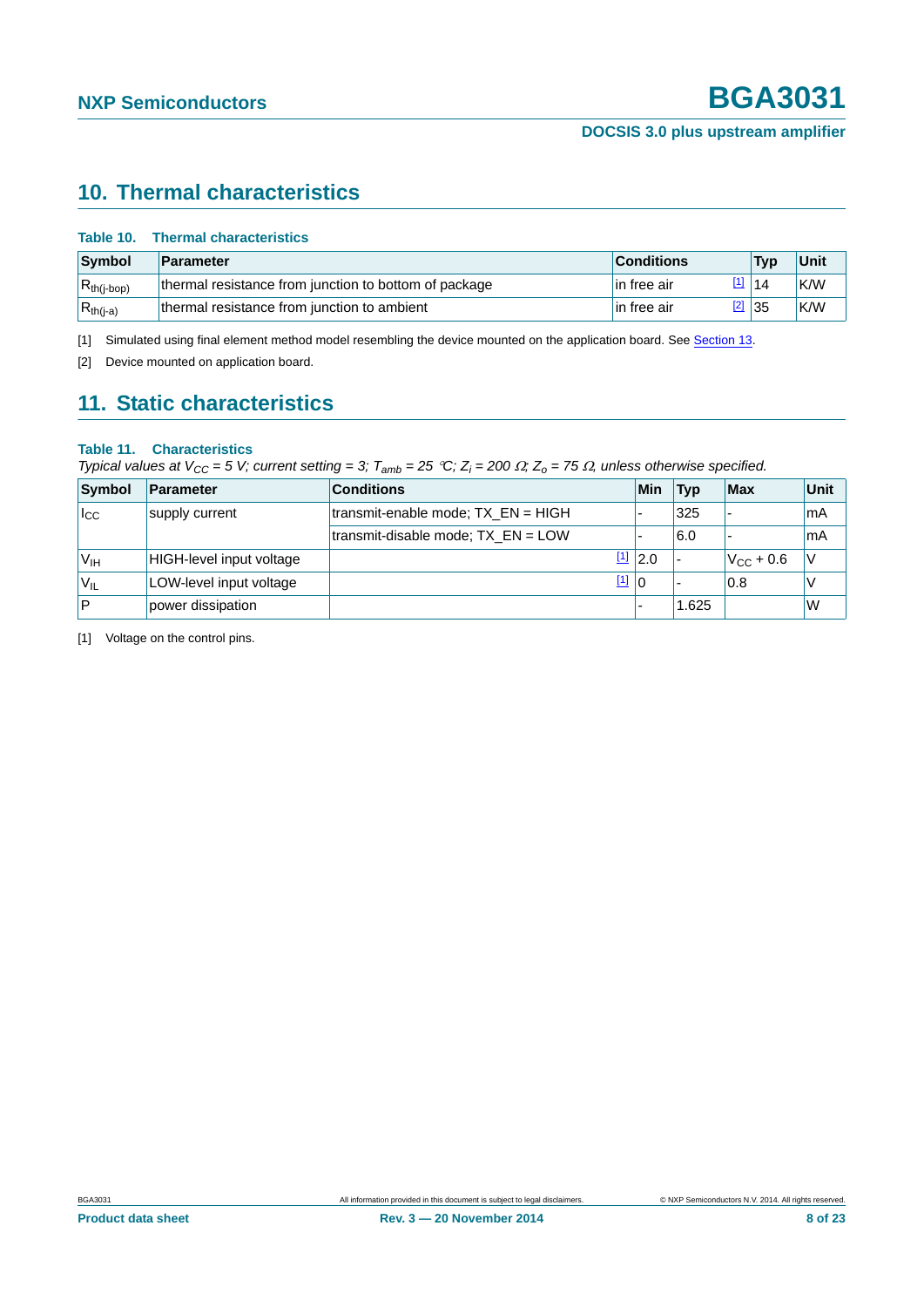# <span id="page-8-2"></span>**12. Dynamic characteristics**

### **Table 12. Characteristics**

*Typical values at*  $V_{CC}$  *= 5 V; current setting = 3; Z<sub>i</sub> = 200*  $\Omega$ *: Z<sub>o</sub> = 75*  $\Omega$ *; T<sub>amb</sub> = 25 °C, unless otherwise specified.* 

|                        | Symbol Parameter                         | <b>Conditions</b>                                                                                |          | Min            | <b>Typ</b> | <b>Max</b> | Unit       |
|------------------------|------------------------------------------|--------------------------------------------------------------------------------------------------|----------|----------------|------------|------------|------------|
| $G_{V}$                | voltage gain                             | gain $code = 111111$                                                                             | $[1][2]$ |                | 34         |            | dB         |
|                        |                                          | gain $code = 000000$                                                                             | $[1][2]$ |                | $-24$      |            | dB         |
| Gflat                  | gain flatness                            | $f = 5$ MHz to 42 MHz                                                                            | $[2]$    | $\overline{a}$ | ± 0.4      | L,         | dB         |
|                        |                                          | $f = 5$ MHz to 85 MHz                                                                            | $[2]$    |                | ± 0.6      |            | dB         |
| G <sub>step</sub>      | gain step                                |                                                                                                  | $[2]$    |                | 1.0        | L,         | dB         |
| $E_{G(dif)}$           | differential gain error                  |                                                                                                  | $[2]$    |                | ± 0.2      | L.         | dВ         |
| $R_{i(dif)}$           | differential input resistance            |                                                                                                  |          |                | 200        |            | Ω          |
| $R_{o$ (dif)           | differential output resistance           |                                                                                                  |          |                | 75         |            | $\Omega$   |
| $f_{range}$            | frequency range                          |                                                                                                  |          | 5              |            | 85         | <b>MHz</b> |
| $P_n$                  | noise power                              | transmit-disable mode; TX_EN = LOW;<br>any bandwidth = $160$ kHz from<br>$f = 5$ MHz to 85 MHz   |          |                | -69        |            | dBmV       |
| $\alpha_{\text{isol}}$ | isolation                                | transmit-disable mode; TX_EN = LOW;<br>$f = 85$ MHz                                              |          |                | -90        |            | dB         |
| <b>NF</b>              | noise figure                             | transmit mode; gain code = 111111                                                                |          |                | 3.5        |            | dB         |
|                        |                                          | transmit mode; gain $code = 101110$                                                              |          |                | 6.5        |            | dB         |
| $t_{\text{SW}}(G)$     | gain switch time                         | transmit-disable/transmit-enable<br>transient duration                                           |          |                | 1.8        |            | μS         |
| $V_{os}$               | overshoot voltage                        | transmit-disable/transmit-enable<br>transient step size                                          |          |                |            |            |            |
|                        |                                          | 55 dBmV output power                                                                             |          |                | 80         |            | $mV(p-p)$  |
|                        |                                          | 49 dBmV output power                                                                             |          |                | 50         |            | $mV(p-p)$  |
|                        |                                          | 43 dBmV output power                                                                             |          |                | 25         |            | $mV(p-p)$  |
|                        |                                          | 37 dBmV output power                                                                             |          |                | 5          |            | $mV(p-p)$  |
|                        |                                          | $\leq$ 31 dBmV output power                                                                      |          |                | 5          |            | $mV(p-p)$  |
| $\alpha_{2H}$          | second harmonic level                    | $P_i = 30$ dBmV; $P_L = 64$ dBmV into<br>75 $\Omega$ differential impedance                      |          |                | -80        |            | dBc        |
| $\alpha_{3H}$          | third harmonic level                     | $P_i = 30$ dBmV; $P_L = 64$ dBmV into<br>75 $\Omega$ differential impedance                      |          |                | $-67$      |            | dBc        |
| IMD <sub>3</sub>       | third-order intermodulation distortion   | $P_i = 27$ dBmV per tone; $P_L = 61$ dBmV<br>per tone into<br>75 $\Omega$ differential impedance |          |                | $-70$      |            | dBc        |
| $P_{L(1dB)}$           | output power at 1 dB gain<br>compression | CW signal                                                                                        |          |                | 74         |            | dBmV       |

<span id="page-8-1"></span>[1] Voltage gain does not include loss due to input and output transformers.

<span id="page-8-0"></span>[2]  $P_i = 30$  dBmV.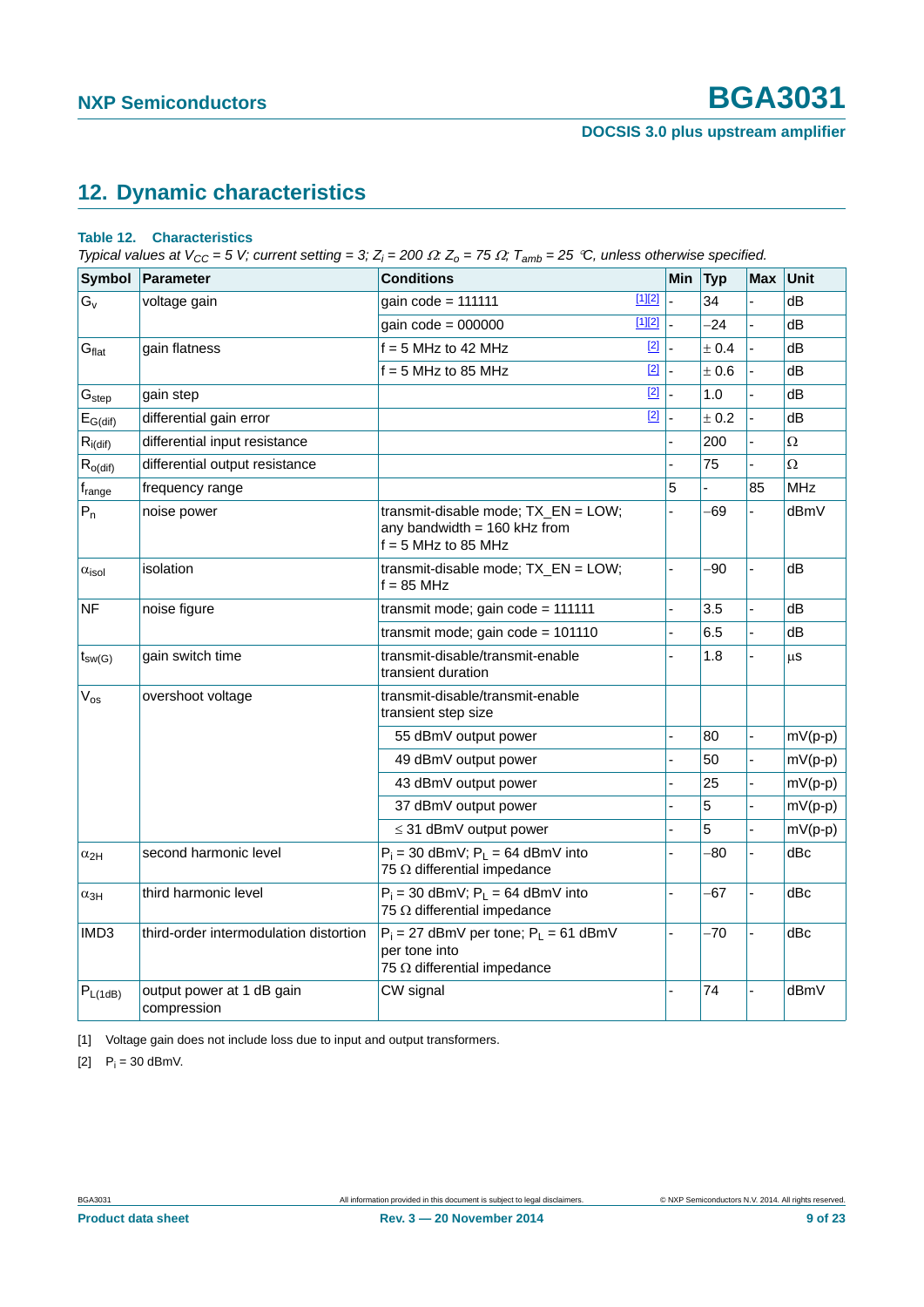### **Table 13. ACLR characteristics**

*Typical values at*  $V_{CC}$  *= 5 V; current setting = 3; T<sub>amb</sub> = 25 °C; Z<sub>i</sub> = 200*  $\Omega$ *: Z<sub>o</sub> = 75*  $\Omega$ *; channel bandwidth = 1280 kHz; integration bandwidth = 1280 kHz; f = 5 MHz to 85 MHz, unless otherwise specified.*

| Symbol      | Parameter                      | <b>Conditions</b>                | DOCSIS 3.0 spec. | Min | <b>Typ</b> | <b>Max</b> | Unit |
|-------------|--------------------------------|----------------------------------|------------------|-----|------------|------------|------|
|             | <b>DOCSIS 3.0; 64-QAM</b>      |                                  |                  |     |            |            |      |
| <b>ACLR</b> | adjacent channel leakage ratio | $P_i = 29$ dBmV; $P_L = 57$ dBmV |                  |     |            |            |      |
|             |                                | 1 input channel                  | -50              |     | -68        |            | dBc  |
|             |                                | 2 input channels                 | -47              |     | -62        |            | dBc  |
|             |                                | 4 input channels                 | -44              |     | -58        |            | dBc  |
|             | 8 input channels               |                                  |                  | -56 |            | dBc        |      |
|             | <b>DOCSIS 3.0; QPSK</b>        |                                  |                  |     |            |            |      |
| <b>ACLR</b> | adjacent channel leakage ratio | $P_i = 33$ dBmV; $P_L = 61$ dBmV |                  |     |            |            |      |
|             |                                | 1 input channel                  | -50              |     | -66        |            | dBc  |
|             |                                | 2 input channels                 | -47              |     | -58        |            | dBc  |
|             |                                | 4 input channels                 | -44              |     | -54        |            | dBc  |
|             |                                | 8 input channels                 |                  |     | -52        |            | dBc  |
|             | DOCSIS 3.0 + 3 dB; 64-QAM      |                                  |                  |     |            |            |      |
| <b>ACLR</b> | adjacent channel leakage ratio | $P_i = 29$ dBmV; $P_L = 60$ dBmV |                  |     |            |            |      |
|             |                                | 1 input channel                  | -50              |     | -68        |            | dBc  |
|             |                                | 2 input channels                 | -47              |     | -62        |            | dBc  |
|             |                                | 4 input channels                 | -44              |     | -58        |            | dBc  |
|             | 8 input channels               |                                  |                  | -56 |            | dBc        |      |
|             | <b>DOCSIS 3.0 + 3 dB; QPSK</b> |                                  |                  |     |            |            |      |
| <b>ACLR</b> | adjacent channel leakage ratio | $P_i = 33$ dBmV; $P_L = 64$ dBmV |                  |     |            |            |      |
|             |                                | 1 input channel                  | -50              |     | -66        |            | dBc  |
|             |                                | 2 input channels                 | -47              |     | -58        |            | dBc  |
|             |                                | 4 input channels                 | -44              |     | -54        |            | dBc  |
|             |                                | 8 input channels                 |                  |     | -48        |            | dBc  |
|             | DOCSIS 3.0 + 4 dB; 64-QAM      |                                  |                  |     |            |            |      |
| <b>ACLR</b> | adjacent channel leakage ratio | $P_i = 29$ dBmV; $P_L = 61$ dBmV |                  |     |            |            |      |
|             |                                | 1 input channel                  | -50              |     | -68        |            | dBc  |
|             |                                | 2 input channels                 | -47              |     | -62        |            | dBc  |
|             |                                | 4 input channels                 | -44              |     | $-58$      |            | dBc  |
|             |                                | 8 input channels                 |                  |     | -56        |            | dBc  |
|             | <b>DOCSIS 3.0 + 4 dB; QPSK</b> |                                  |                  |     |            |            |      |
| <b>ACLR</b> | adjacent channel leakage ratio | $P_i = 33$ dBmV; $P_L = 65$ dBmV |                  |     |            |            |      |
|             |                                | 1 input channel                  | -50              |     | -66        |            | dBc  |
|             |                                | 2 input channels                 | -47              |     | $-58$      |            | dBc  |
|             |                                | 4 input channels                 | -44              |     | -50        |            | dBc  |
|             |                                | 8 input channels                 |                  |     | -42        |            | dBc  |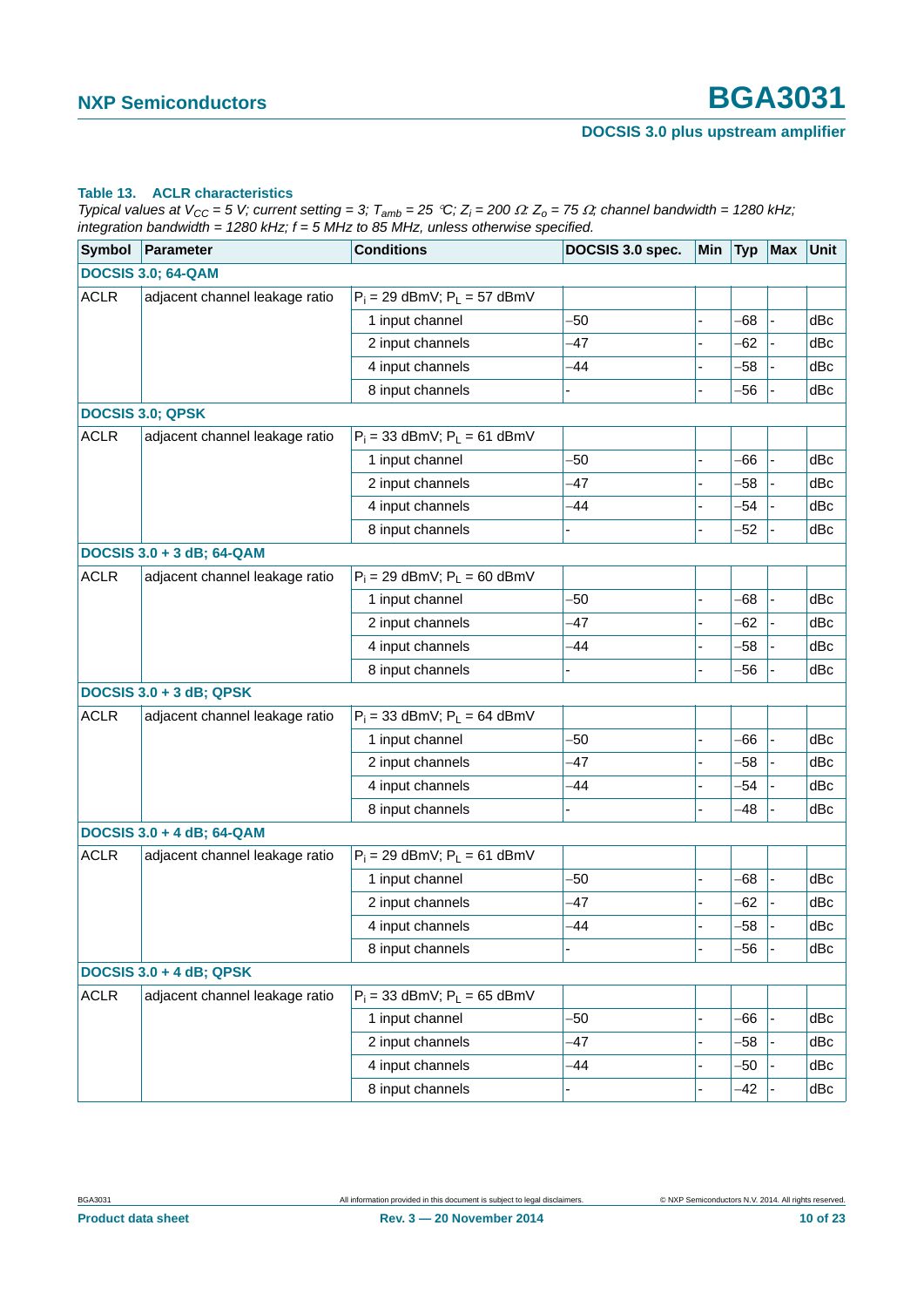# <span id="page-10-2"></span><span id="page-10-0"></span>**13. Application information**

### **13.1 External components**

Matching the balanced output of the chip to a single-ended 75  $\Omega$  load is accomplished using a 1 : 1 ratio transformer. For measurements in a 50  $\Omega$  system R7 and R8 are added for impedance transformation from 75  $\Omega$  to 50  $\Omega$ . R7 and R8 are not required in the final application.

The transformer also cancels even mode distortion products and common mode signals, such as the voltage transients that occur while enabling and disabling the amplifiers. External capacitors are needed for the functionality of the circuit, the pins are internal nodes in the output amplifier.



### <span id="page-10-1"></span>**Table 14. List of components** *For application diagram, see [Figure 4.](#page-10-1)*

| <b>Component</b>                | <b>Description</b> | Value        | <b>Size</b>     | Supplier: Part No. |
|---------------------------------|--------------------|--------------|-----------------|--------------------|
| C1, C2, C3, C4                  | capacitor          | 10nF         | SMD 0603        |                    |
| C <sub>5</sub>                  | capacitor          | $100$ nF     | SMD 0603        |                    |
| C <sub>6</sub>                  | capacitor          | $10 \mu F$   | <b>SMD 1206</b> |                    |
| R <sub>1</sub> , R <sub>6</sub> | resistor           | $0\Omega$    | SMD 0603        |                    |
| R <sub>2</sub> , R <sub>3</sub> | resistor           | $0\Omega$    | <b>SMD 0805</b> |                    |
| R4, R5                          | resistor           | 4.7 $\Omega$ | SMD 0603        |                    |

BGA3031 All information provided in this document is subject to legal disclaimers. © NXP Semiconductors N.V. 2014. All rights reserved.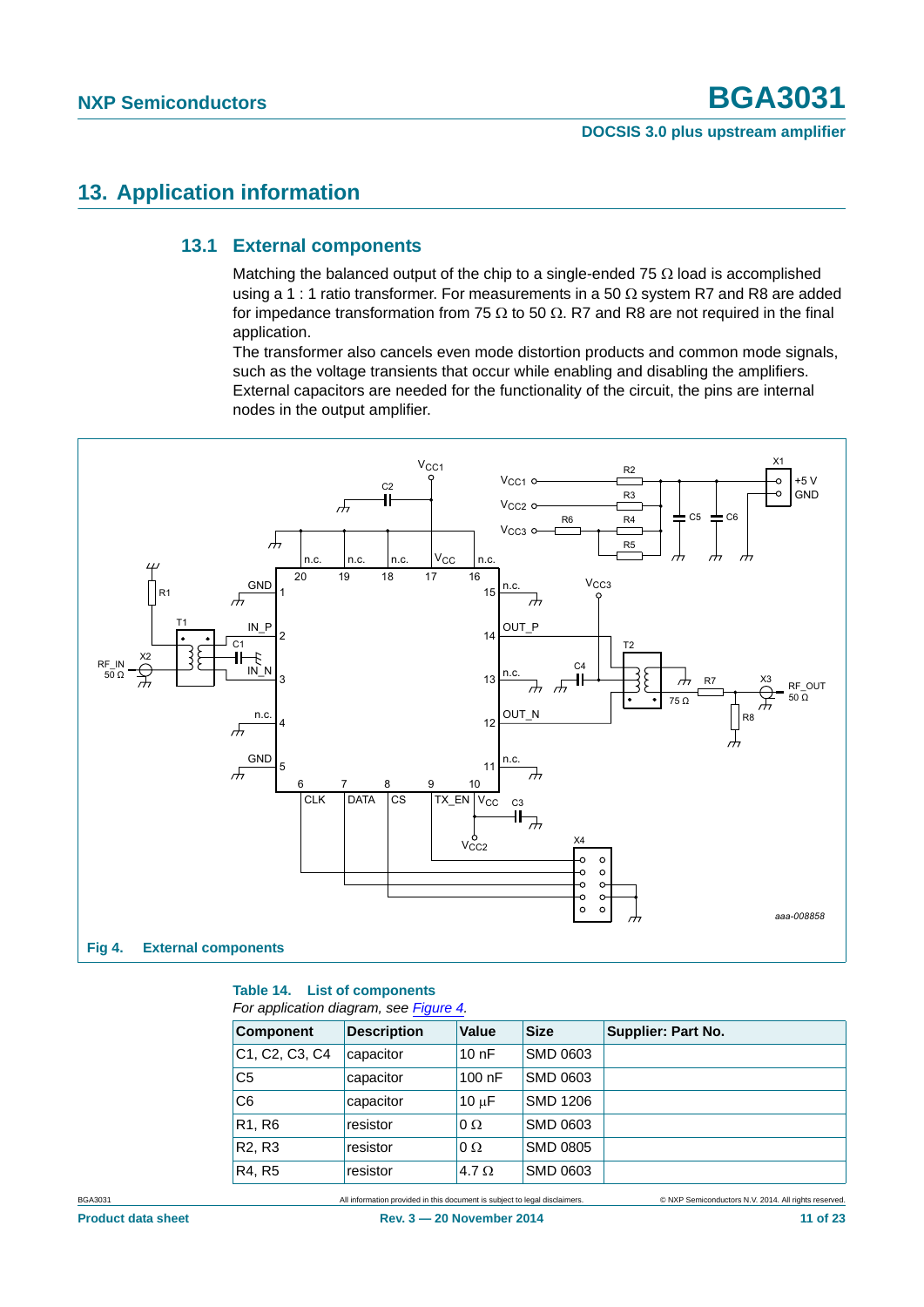### **Table 14. List of components** *…continued*

| <b>Component</b> | <b>Description</b> | Value         | <b>Size</b>     | <b>Supplier: Part No.</b>   |
|------------------|--------------------|---------------|-----------------|-----------------------------|
| R7               | resistor           | 43.3 $\Omega$ | <b>SMD 0603</b> |                             |
| R <sub>8</sub>   | resistor           | $86.6 \Omega$ | SMD 0603        |                             |
| T <sub>1</sub>   | input balun        |               |                 | TOKO: #617DB-1714           |
| T <sub>2</sub>   | output balun       |               |                 | M/A-COM: MABA-009572-CF18A0 |
| X <sub>1</sub>   | 2-pin header       |               |                 |                             |
| X2, X3           | SMA connector      |               |                 |                             |
| X4               | 10-pin header      |               |                 | <b>FCI: Minitek</b>         |

## **13.2 Graphs**

<span id="page-11-0"></span>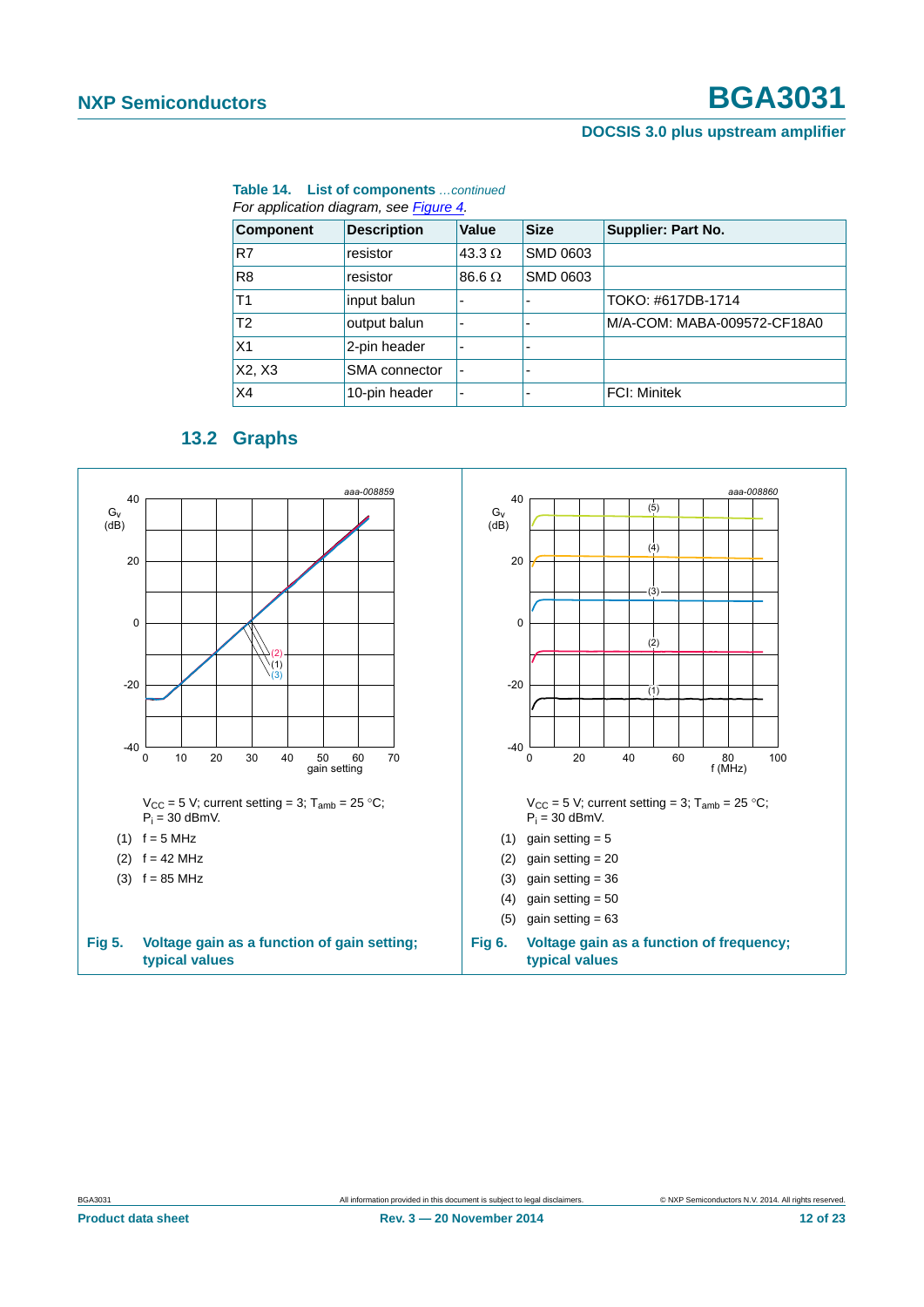### <span id="page-12-0"></span>**DOCSIS 3.0 plus upstream amplifier**



<span id="page-12-2"></span><span id="page-12-1"></span>BGA3031 All information provided in this document is subject to legal disclaimers. © NXP Semiconductors N.V. 2014. All rights reserved.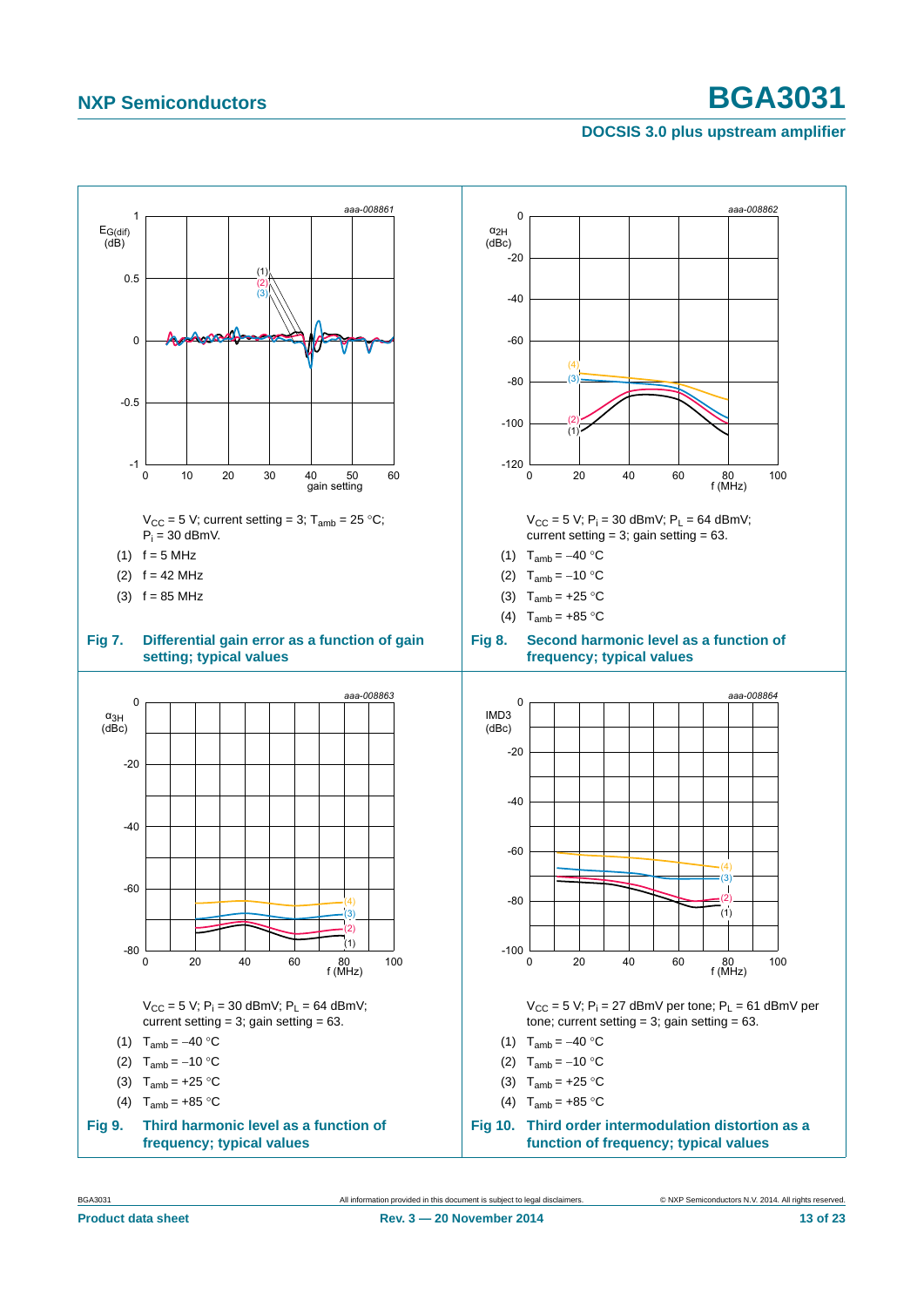<span id="page-13-0"></span>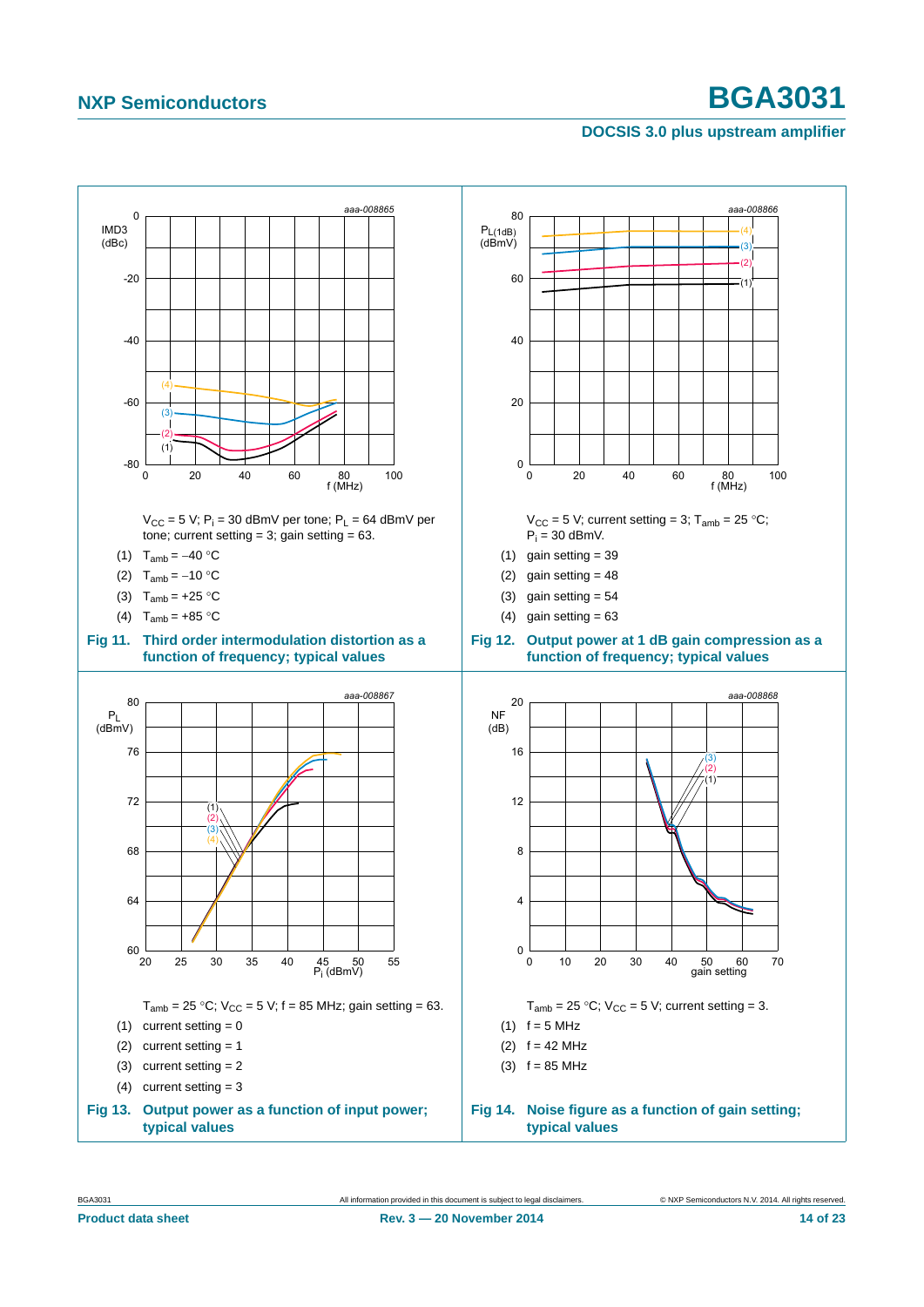### **DOCSIS 3.0 plus upstream amplifier**

<span id="page-14-0"></span>

<span id="page-14-1"></span>BGA3031 All information provided in this document is subject to legal disclaimers. © NXP Semiconductors N.V. 2014. All rights reserved.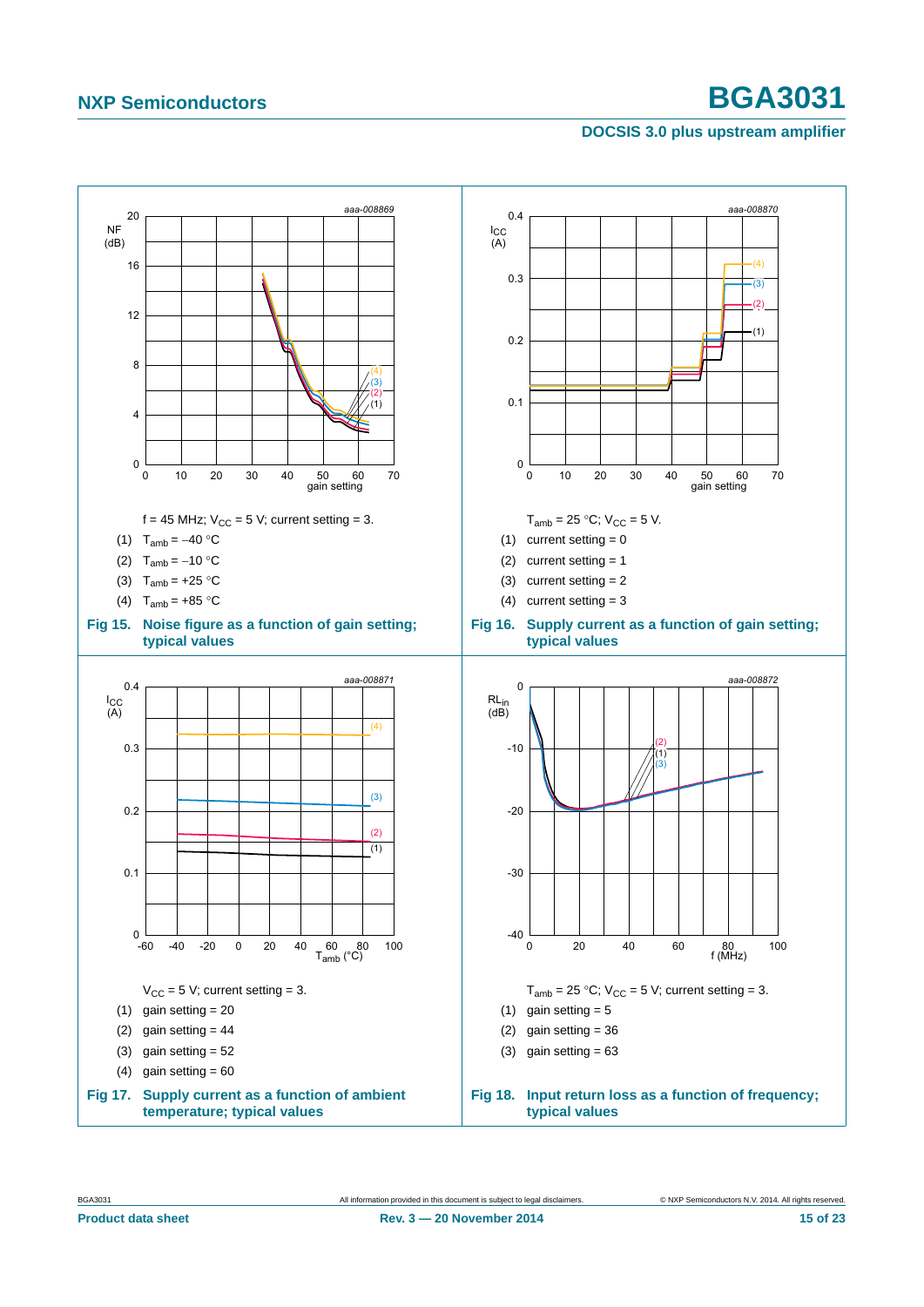![](_page_15_Figure_3.jpeg)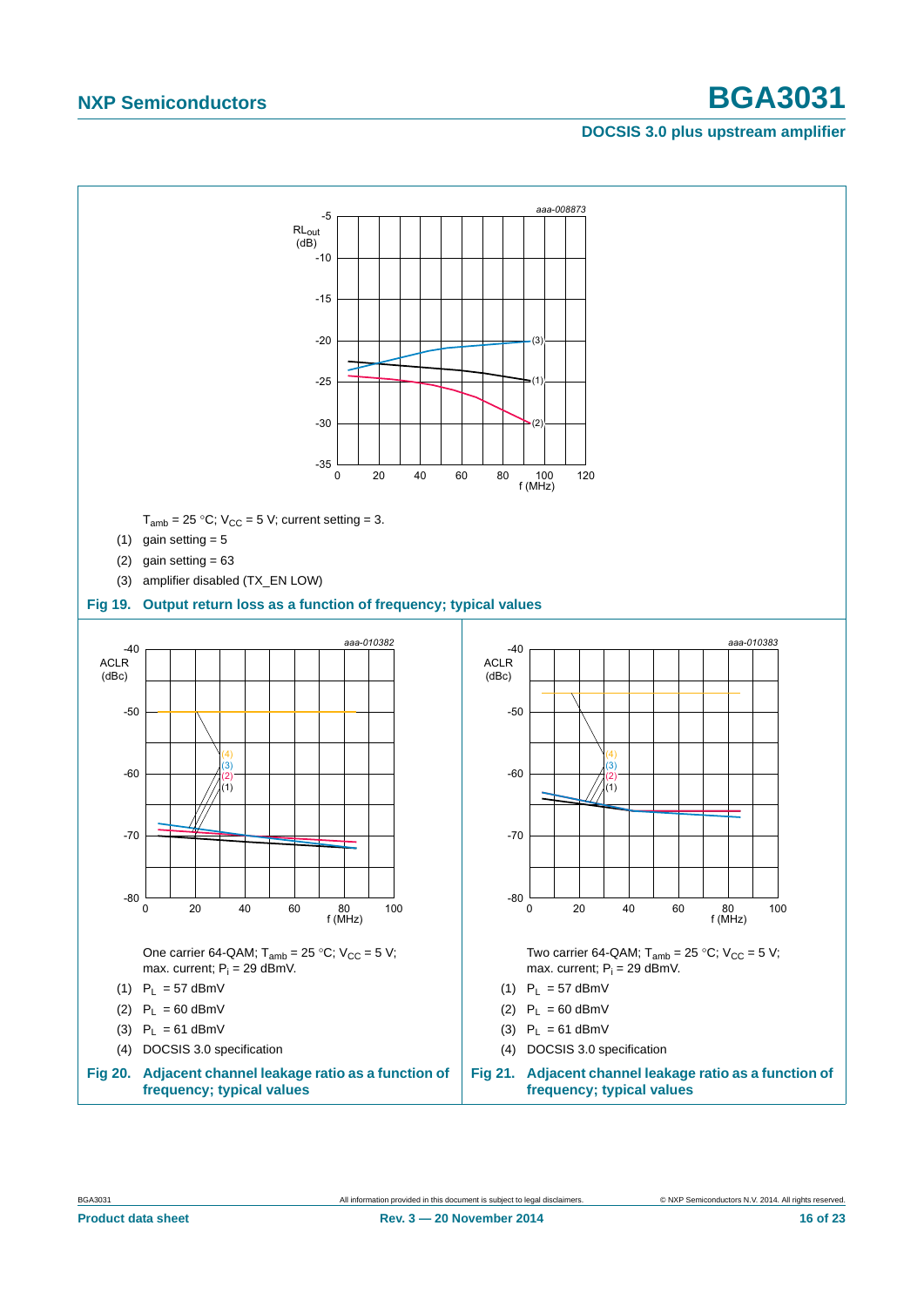![](_page_16_Figure_3.jpeg)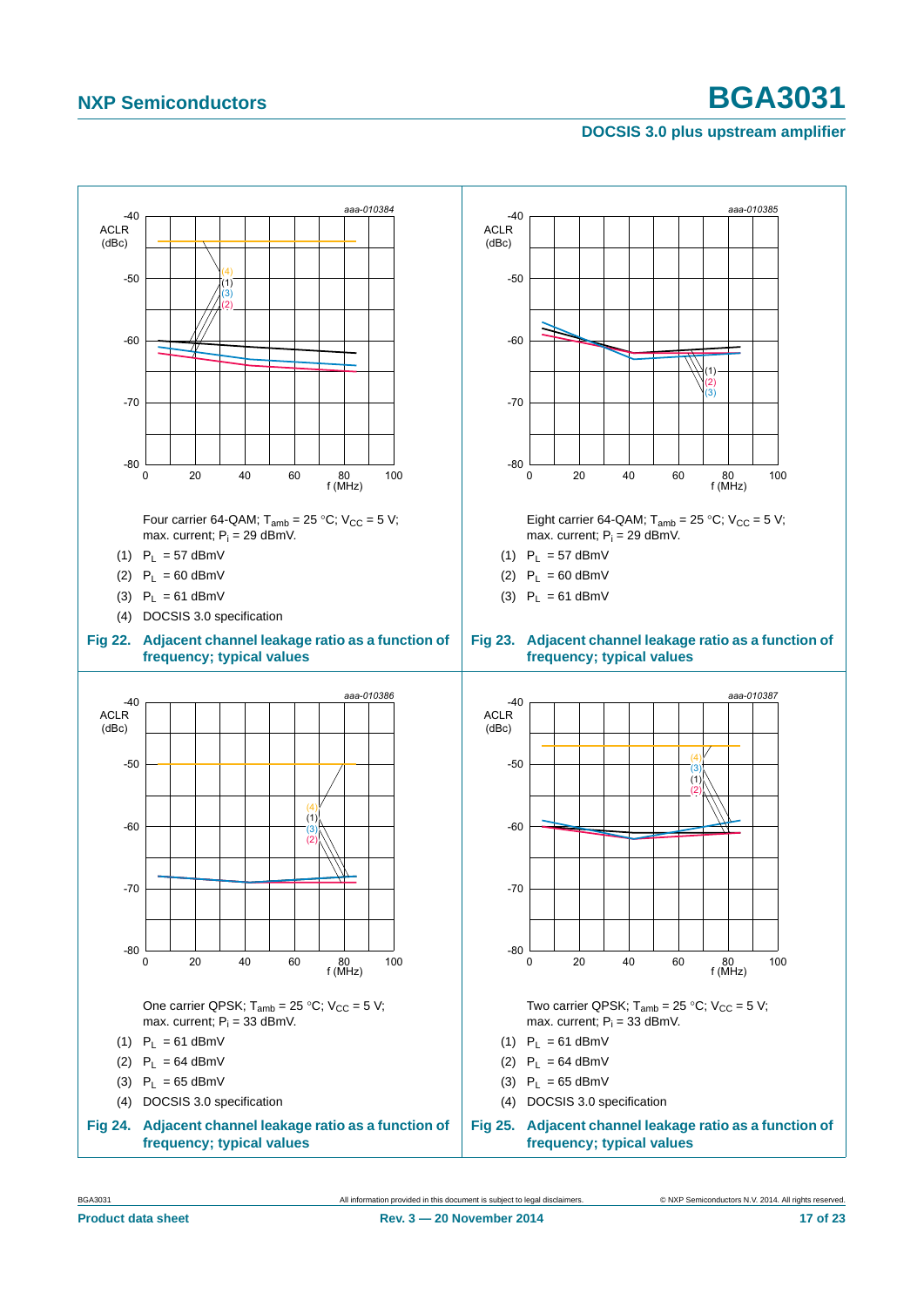![](_page_17_Figure_3.jpeg)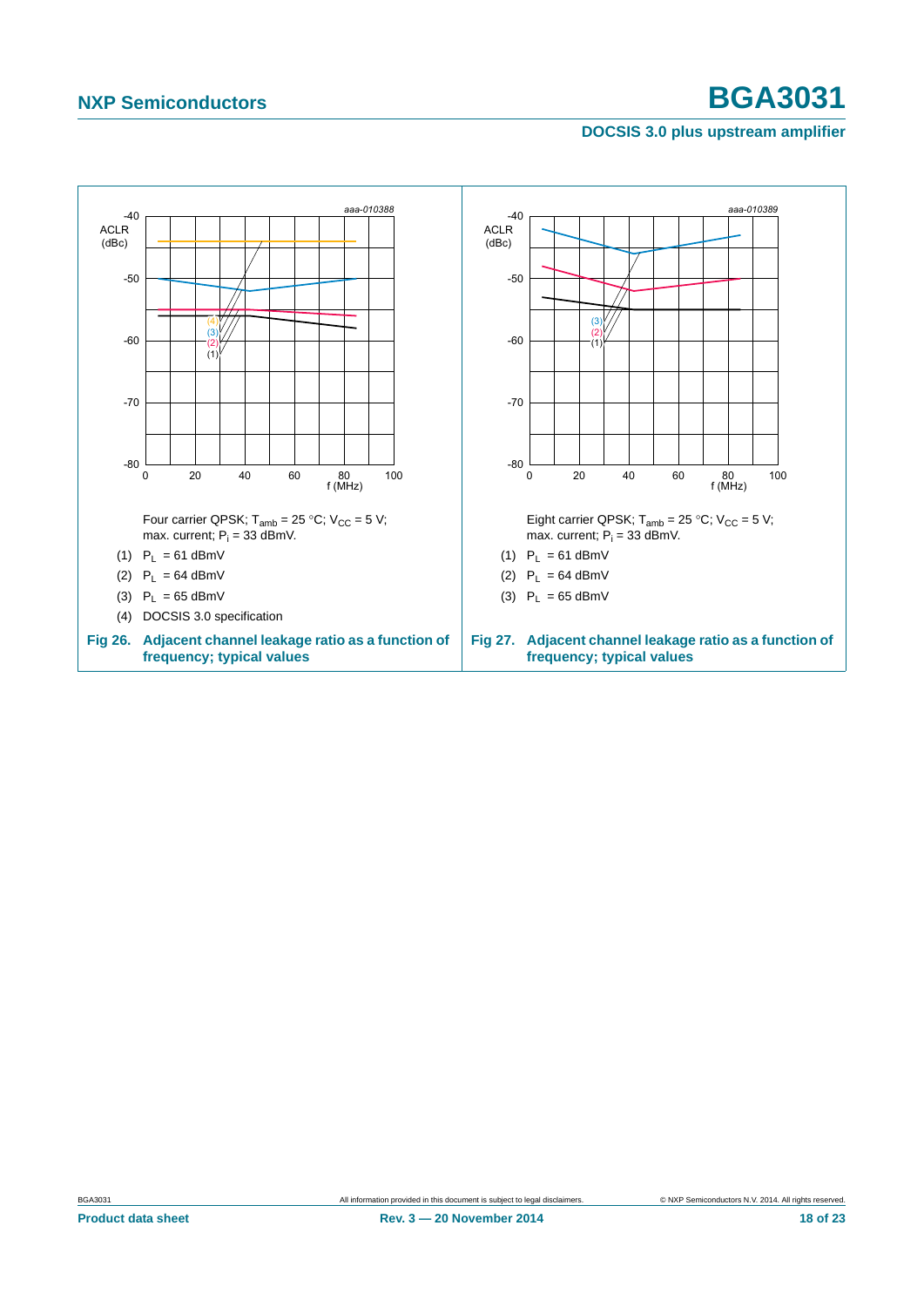# <span id="page-18-0"></span>**14. Package outline**

![](_page_18_Figure_4.jpeg)

### **HVQFN20:** plastic thermal enhanced very thin quad flat package; no leads; 20 terminals; body 5 x 5 x 0.85 mm

**Fig 28. Package outline SOT662-1 (HVQFN20)**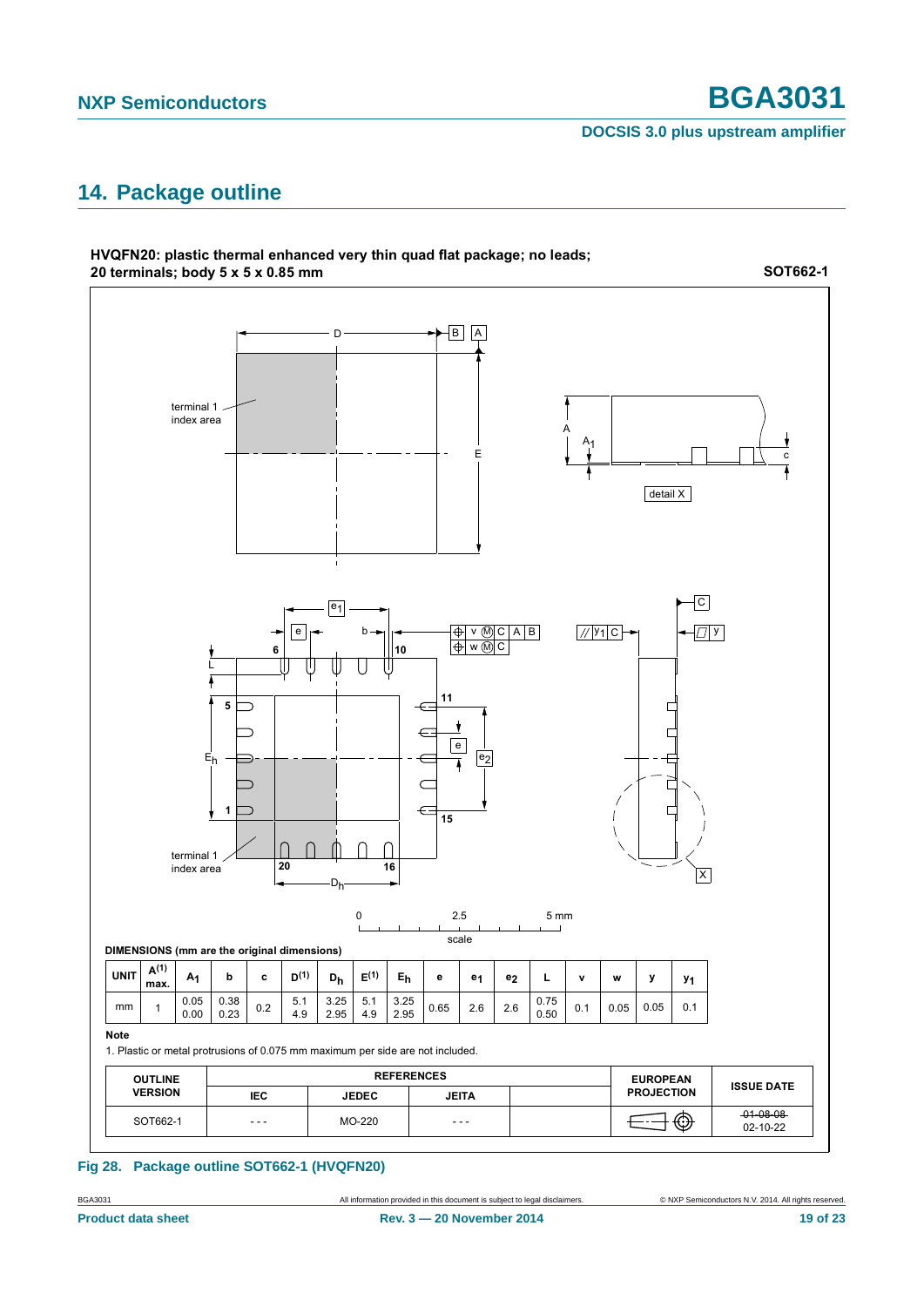# <span id="page-19-1"></span><span id="page-19-0"></span>**15. Handling information**

## **15.1 Moisture sensitivity**

| Table 15. Moisture sensitivity level |              |
|--------------------------------------|--------------|
| <b>Test methodology</b>              | <b>Class</b> |
| <b>JESD-22-A113</b>                  |              |

# <span id="page-19-2"></span>**16. Abbreviations**

| <b>Table 16. Abbreviations</b> |                                            |  |  |  |  |
|--------------------------------|--------------------------------------------|--|--|--|--|
| Acronym                        | <b>Description</b>                         |  |  |  |  |
| <b>CATV</b>                    | Community Antenna TeleVision               |  |  |  |  |
| <b>CW</b>                      | Continuous Wave                            |  |  |  |  |
| <b>ESD</b>                     | ElectroStatic Discharge                    |  |  |  |  |
| <b>HVQFN</b>                   | Heatsink Very thin Quad Flat pack No leads |  |  |  |  |
| QAM                            | Quadrature Amplitude Modulation            |  |  |  |  |
| <b>QPSK</b>                    | Quadrature Phase-Shift Keying              |  |  |  |  |
| <b>SMA</b>                     | SubMiniature version A                     |  |  |  |  |
| <b>SMD</b>                     | Surface-Mounted Device                     |  |  |  |  |
| Tx                             | Transmission                               |  |  |  |  |
| VoIP                           | Voice over Internet Protocol               |  |  |  |  |

# <span id="page-19-3"></span>**17. Revision history**

### **Table 17. Revision history**

| Document ID   | Release date | Data sheet status                                                                                                                                                                                                                                                                                                                                                                                                | <b>Change notice</b> | <b>Supersedes</b> |
|---------------|--------------|------------------------------------------------------------------------------------------------------------------------------------------------------------------------------------------------------------------------------------------------------------------------------------------------------------------------------------------------------------------------------------------------------------------|----------------------|-------------------|
| BGA3031 v.3   | 20141120     | Product data sheet                                                                                                                                                                                                                                                                                                                                                                                               |                      | BGA3031 v.2       |
| Modifications |              | $T_{\text{case}}$ replaced by $T_{\text{amb}}$ in whole document<br>Table 9 on page 7: added extra line: $T_{amb}$ , ambient temperature, -40 °C min., +85 °C max.<br>Figure 8 on page 13: figure updated<br>Figure 9 on page 13: figure updated<br>Figure 10 on page 13: figure updated<br>Figure 11 on page 14: figure updated<br>Figure 15 on page 15: figure updated<br>Figure 17 on page 15: figure updated |                      |                   |
| BGA3031 v.2   | 20140226     | Product data sheet                                                                                                                                                                                                                                                                                                                                                                                               |                      | BGA3031 v.1       |
| BGA3031 v.1   | 20130815     | Product data sheet                                                                                                                                                                                                                                                                                                                                                                                               |                      |                   |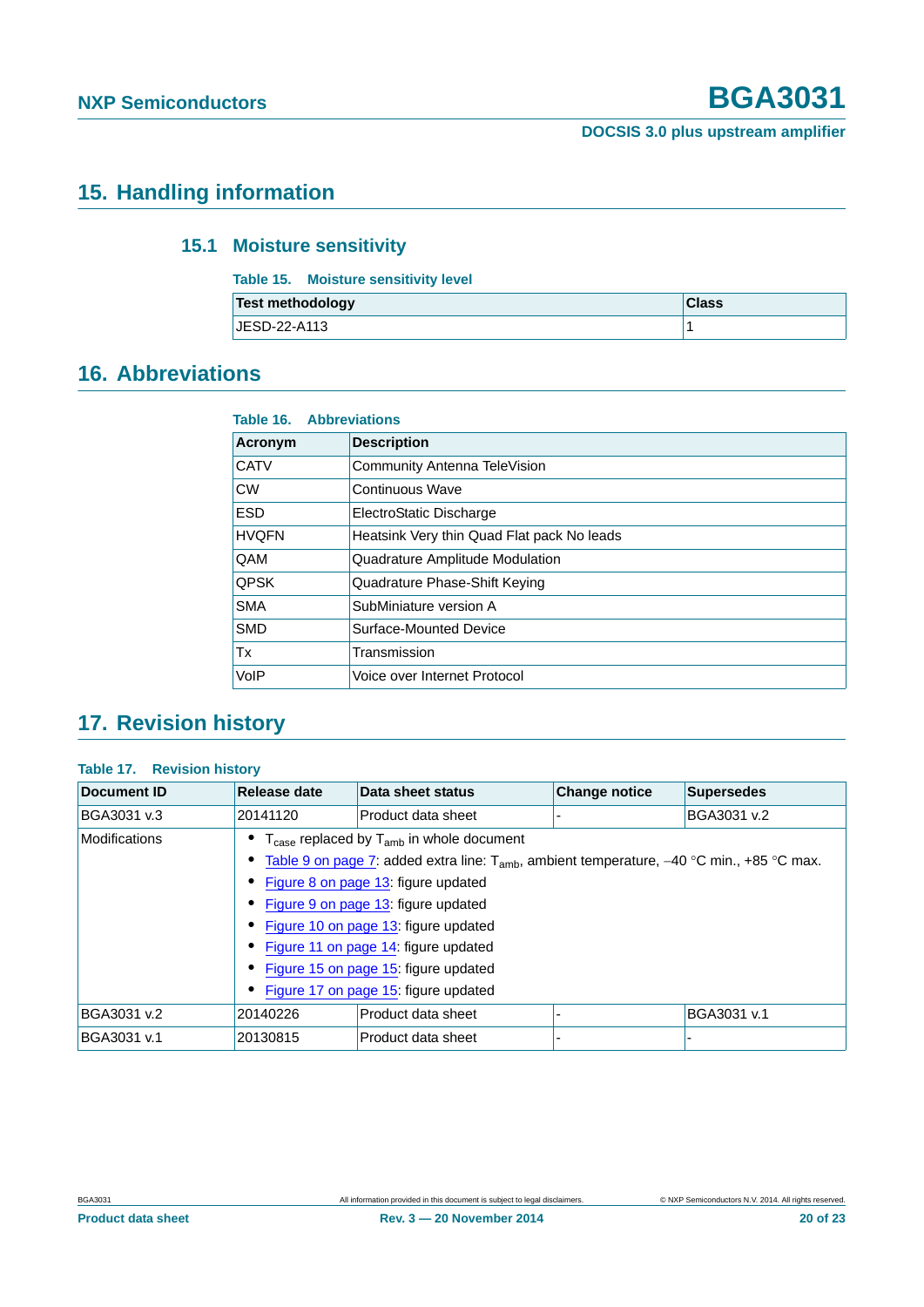# <span id="page-20-3"></span>**18. Legal information**

### <span id="page-20-4"></span>**18.1 Data sheet status**

| Document status[1][2]          | <b>Product status</b> <sup>[3]</sup> | <b>Definition</b>                                                                     |
|--------------------------------|--------------------------------------|---------------------------------------------------------------------------------------|
| Objective [short] data sheet   | Development                          | This document contains data from the objective specification for product development. |
| Preliminary [short] data sheet | Qualification                        | This document contains data from the preliminary specification.                       |
| Product [short] data sheet     | Production                           | This document contains the product specification.                                     |

<span id="page-20-0"></span>[1] Please consult the most recently issued document before initiating or completing a design.

<span id="page-20-1"></span>[2] The term 'short data sheet' is explained in section "Definitions".

<span id="page-20-2"></span>[3] The product status of device(s) described in this document may have changed since this document was published and may differ in case of multiple devices. The latest product status<br>information is available on the Intern

### <span id="page-20-5"></span>**18.2 Definitions**

**Draft —** The document is a draft version only. The content is still under internal review and subject to formal approval, which may result in modifications or additions. NXP Semiconductors does not give any representations or warranties as to the accuracy or completeness of information included herein and shall have no liability for the consequences of use of such information.

**Short data sheet —** A short data sheet is an extract from a full data sheet with the same product type number(s) and title. A short data sheet is intended for quick reference only and should not be relied upon to contain detailed and full information. For detailed and full information see the relevant full data sheet, which is available on request via the local NXP Semiconductors sales office. In case of any inconsistency or conflict with the short data sheet, the full data sheet shall prevail.

**Product specification —** The information and data provided in a Product data sheet shall define the specification of the product as agreed between NXP Semiconductors and its customer, unless NXP Semiconductors and customer have explicitly agreed otherwise in writing. In no event however, shall an agreement be valid in which the NXP Semiconductors product is deemed to offer functions and qualities beyond those described in the Product data sheet.

### <span id="page-20-6"></span>**18.3 Disclaimers**

**Limited warranty and liability —** Information in this document is believed to be accurate and reliable. However, NXP Semiconductors does not give any representations or warranties, expressed or implied, as to the accuracy or completeness of such information and shall have no liability for the consequences of use of such information. NXP Semiconductors takes no responsibility for the content in this document if provided by an information source outside of NXP Semiconductors.

In no event shall NXP Semiconductors be liable for any indirect, incidental, punitive, special or consequential damages (including - without limitation - lost profits, lost savings, business interruption, costs related to the removal or replacement of any products or rework charges) whether or not such damages are based on tort (including negligence), warranty, breach of contract or any other legal theory.

Notwithstanding any damages that customer might incur for any reason whatsoever, NXP Semiconductors' aggregate and cumulative liability towards customer for the products described herein shall be limited in accordance with the *Terms and conditions of commercial sale* of NXP Semiconductors.

**Right to make changes —** NXP Semiconductors reserves the right to make changes to information published in this document, including without limitation specifications and product descriptions, at any time and without notice. This document supersedes and replaces all information supplied prior to the publication hereof.

**Suitability for use —** NXP Semiconductors products are not designed, authorized or warranted to be suitable for use in life support, life-critical or safety-critical systems or equipment, nor in applications where failure or malfunction of an NXP Semiconductors product can reasonably be expected to result in personal injury, death or severe property or environmental damage. NXP Semiconductors and its suppliers accept no liability for inclusion and/or use of NXP Semiconductors products in such equipment or applications and therefore such inclusion and/or use is at the customer's own risk.

**Applications —** Applications that are described herein for any of these products are for illustrative purposes only. NXP Semiconductors makes no representation or warranty that such applications will be suitable for the specified use without further testing or modification.

Customers are responsible for the design and operation of their applications and products using NXP Semiconductors products, and NXP Semiconductors accepts no liability for any assistance with applications or customer product design. It is customer's sole responsibility to determine whether the NXP Semiconductors product is suitable and fit for the customer's applications and products planned, as well as for the planned application and use of customer's third party customer(s). Customers should provide appropriate design and operating safeguards to minimize the risks associated with their applications and products.

NXP Semiconductors does not accept any liability related to any default, damage, costs or problem which is based on any weakness or default in the customer's applications or products, or the application or use by customer's third party customer(s). Customer is responsible for doing all necessary testing for the customer's applications and products using NXP Semiconductors products in order to avoid a default of the applications and the products or of the application or use by customer's third party customer(s). NXP does not accept any liability in this respect.

**Limiting values —** Stress above one or more limiting values (as defined in the Absolute Maximum Ratings System of IEC 60134) will cause permanent damage to the device. Limiting values are stress ratings only and (proper) operation of the device at these or any other conditions above those given in the Recommended operating conditions section (if present) or the Characteristics sections of this document is not warranted. Constant or repeated exposure to limiting values will permanently and irreversibly affect the quality and reliability of the device.

**Terms and conditions of commercial sale —** NXP Semiconductors products are sold subject to the general terms and conditions of commercial sale, as published at<http://www.nxp.com/profile/terms>, unless otherwise agreed in a valid written individual agreement. In case an individual agreement is concluded only the terms and conditions of the respective agreement shall apply. NXP Semiconductors hereby expressly objects to applying the customer's general terms and conditions with regard to the purchase of NXP Semiconductors products by customer.

**No offer to sell or license —** Nothing in this document may be interpreted or construed as an offer to sell products that is open for acceptance or the grant, conveyance or implication of any license under any copyrights, patents or other industrial or intellectual property rights.

BGA3031 All information provided in this document is subject to legal disclaimers. © NXP Semiconductors N.V. 2014. All rights reserved.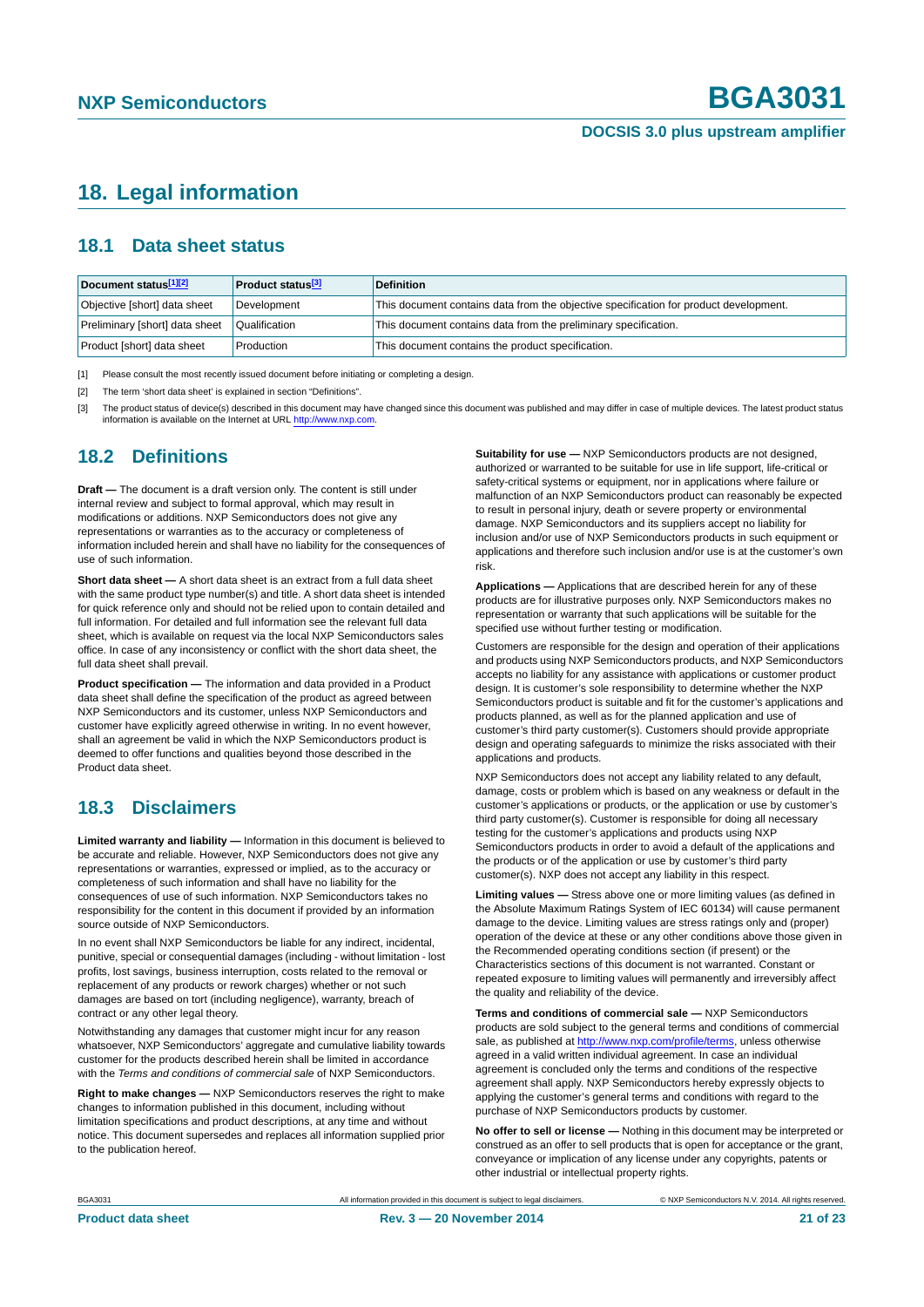**Export control —** This document as well as the item(s) described herein may be subject to export control regulations. Export might require a prior authorization from competent authorities.

**Quick reference data —** The Quick reference data is an extract of the product data given in the Limiting values and Characteristics sections of this document, and as such is not complete, exhaustive or legally binding.

**Non-automotive qualified products —** Unless this data sheet expressly states that this specific NXP Semiconductors product is automotive qualified, the product is not suitable for automotive use. It is neither qualified nor tested in accordance with automotive testing or application requirements. NXP Semiconductors accepts no liability for inclusion and/or use of

non-automotive qualified products in automotive equipment or applications. In the event that customer uses the product for design-in and use in

automotive applications to automotive specifications and standards, customer (a) shall use the product without NXP Semiconductors' warranty of the

product for such automotive applications, use and specifications, and (b) whenever customer uses the product for automotive applications beyond NXP Semiconductors' specifications such use shall be solely at customer's own risk, and (c) customer fully indemnifies NXP Semiconductors for any liability, damages or failed product claims resulting from customer design and use of the product for automotive applications beyond NXP Semiconductors' standard warranty and NXP Semiconductors' product specifications.

**Translations —** A non-English (translated) version of a document is for reference only. The English version shall prevail in case of any discrepancy between the translated and English versions.

### <span id="page-21-0"></span>**18.4 Trademarks**

Notice: All referenced brands, product names, service names and trademarks are the property of their respective owners.

# <span id="page-21-1"></span>**19. Contact information**

For more information, please visit: **http://www.nxp.com**

For sales office addresses, please send an email to: **salesaddresses@nxp.com**